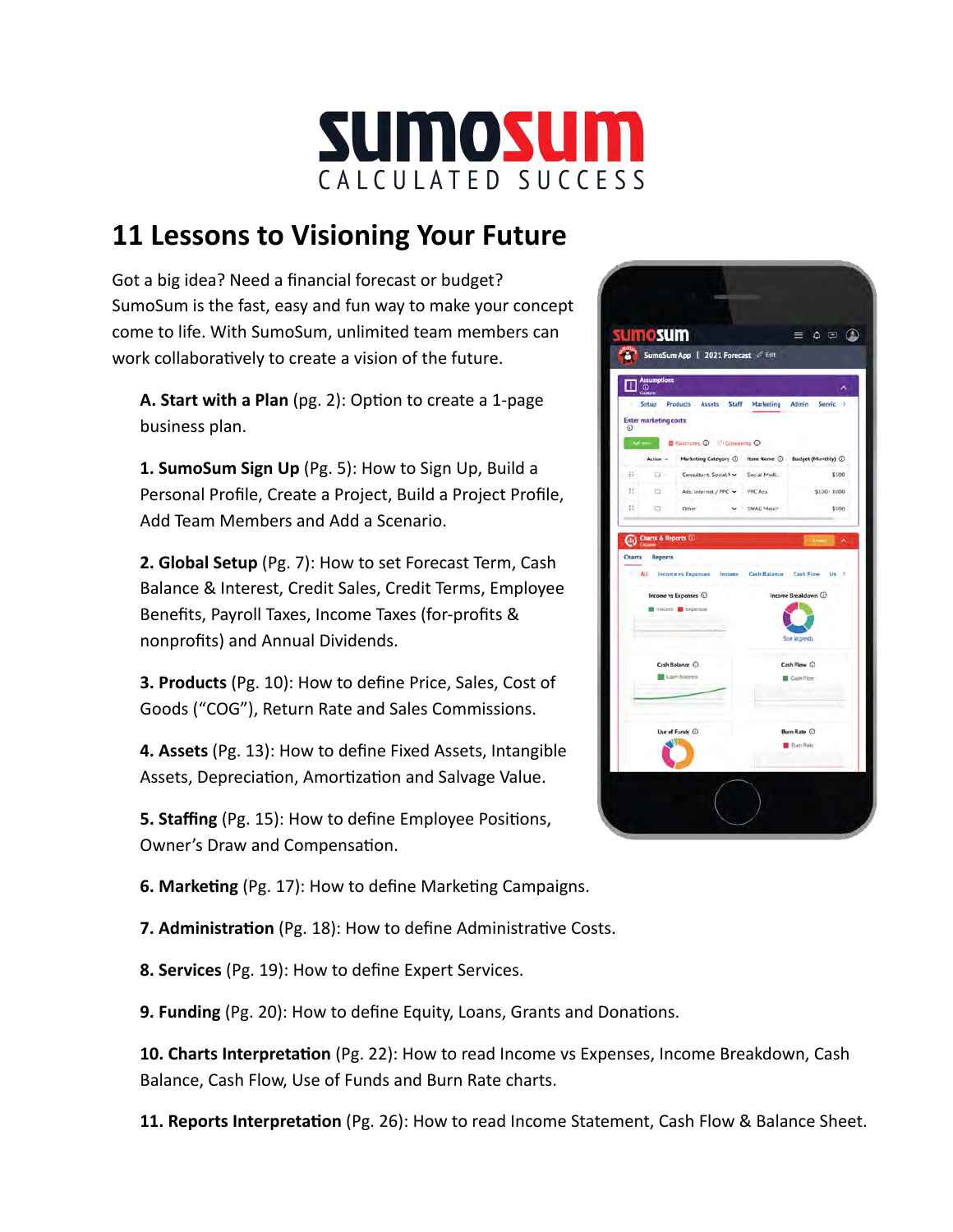## **A. Start with a Plan**

 Great financials start with a focused business concept that you can refer to while creating a forecast. Here's a simple 1-page B-Plan, courtesy [BizzyB.com,](https://bizzyb.com/) to help your team consider the key themes of business.

#### **About BizzyB**

BizzyB is an innovation platform that features a story-based design-thinking methodology and a library of tips, examples and lessons. Teams can use it as a journaling device for maker, hackathon and entrepreneurial project-based learning experiences. Teams can submit projects to win prizes in contests offered on the platform.

#### **5 Essential Themes of Innovation**

 BizzyB's story-based design thinking method covers five essential themes of innovation:

- 1. **IDEA:** Problem, solution, timing & mission.
- 2. **PRODUCT:** Features, benefits, supplies & processes.
- 3. **STORY:** Keywords, co./product story & promotions.
- 4. **USERS:** End users, influencers, use cases & desires.
- 5. **GOALS:** Team, people, planet & profit.

#### **Real-World Leadership Roles**

 BizzyB provides leadership experiences by by mirroring traditional corporate "C-Suite" roles with the essential themes of innovation:

- 1. **IDEA/CEO** (Chief Executive Officer)
- 2. **PRODUCT/CTO** (Chief Technology Officer)
- 3. **STORY/CMO** (Chief Marketing Officer)
- 4. **USERS/CSO** (Chief Sales Officer)
- 5. **GOALS/CFO** (Chief Financial Officer)

#### **Pitching: Creating a Buzz with BizzyB**

 BizzyB deliverables include business plan and pitch deck presentations. Users also enjoy digital portfolios to showcase their work.



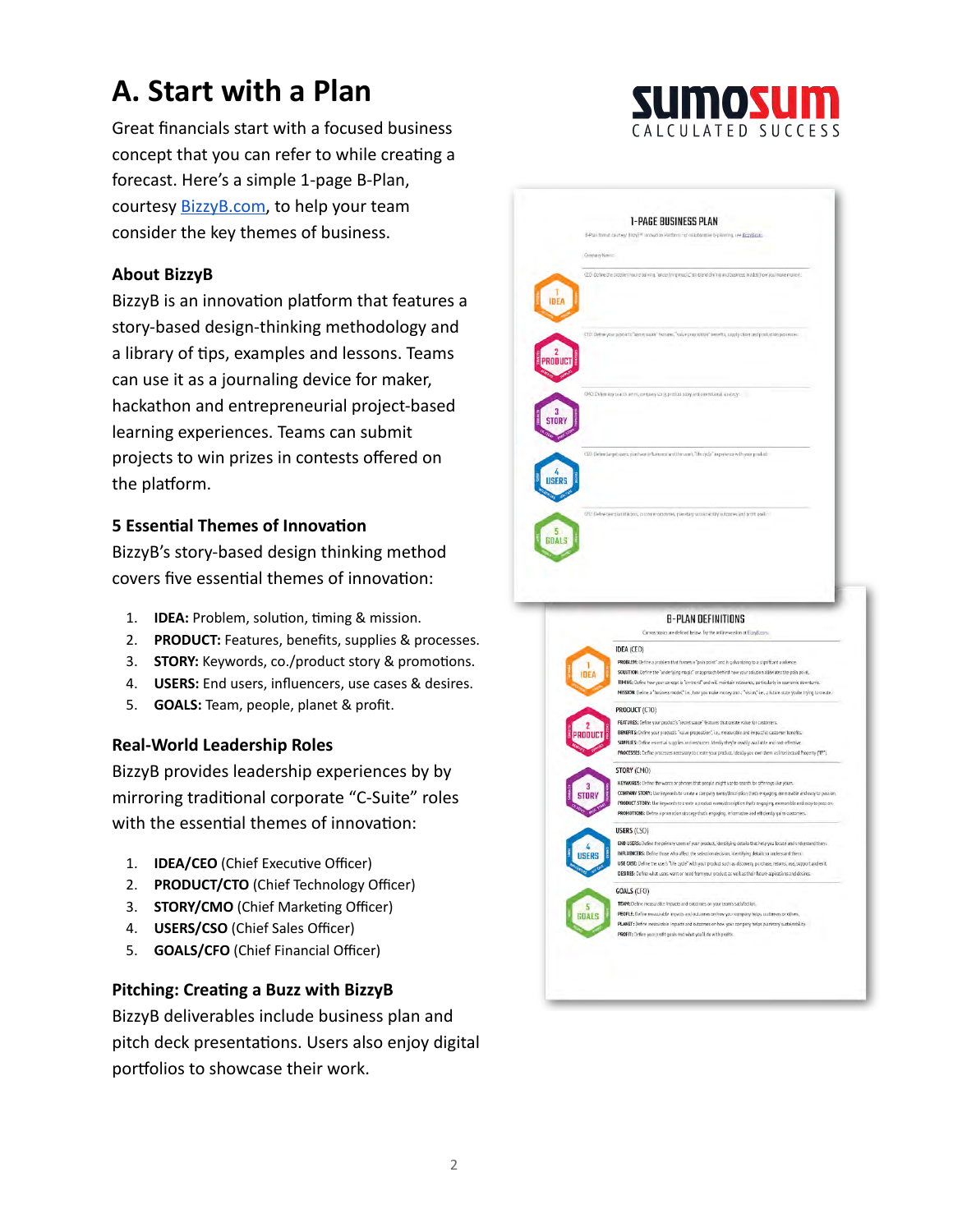# 1-PAGE BUSINESS PLAN

B-Plan format courtesy BizzyB. For collaborative story-base design thinking, see [BizzyB.com.](https://bizzyb.com/)

CEO: Define the problem you're solving, "underlying magic," on-trend timing and business model (how you make money):

Company Name:



CTO: Define your product's "secret sauce" features, "value proposition" benefits, supply chain and production processes:



CMO: Define key search terms, company story, product story and promotional strategy:



CSO: Define target users, purchase influencers and the user's "life cycle" experience with your product:



CFO: Define team satisfaction, customer outcomes, planetary sustainability outcomes and profit goals: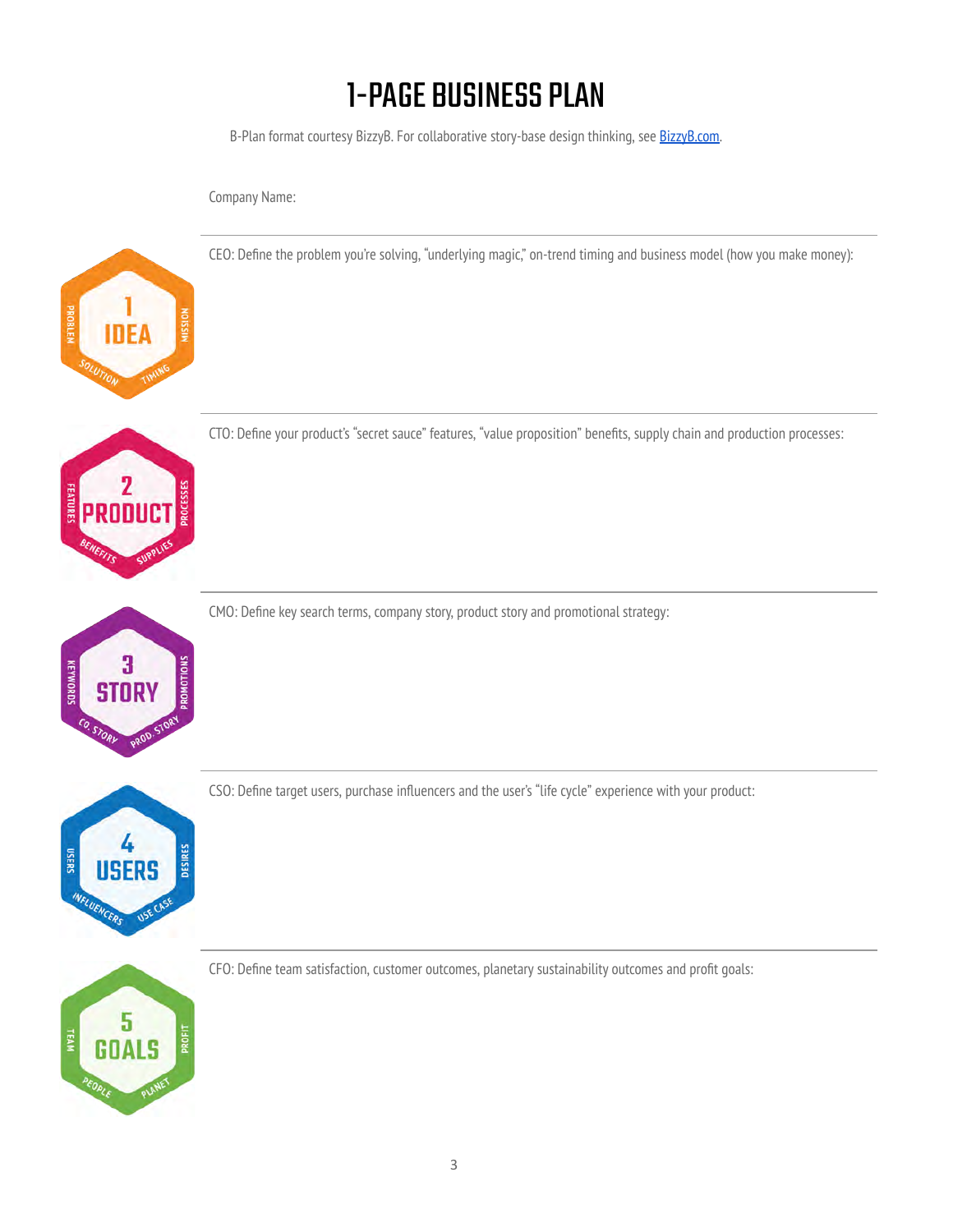# B-PLAN DEFINITIONS

BizzyB topics are defined below. Try the online version at [BizzyB.com](https://bizzyb.com/).



### **IDEA** (CEO)

 **PROBLEM:** Define a problem that frames a "pain point" and is galvanizing to a significant audience.  **SOLUTION:** Define the "underlying magic" or approach behind how your solution alleviates the pain point.  **TIMING:** Define how your concept is "on-trend" and will maintain relevance, particularly in economic downturns.  **MISSION:** Define a "business model," i.e., how you make money and a "vision," i.e., a future state you're trying to create.



### **PRODUCT** (CTO)

 **FEATURES:** Define your product's "secret sauce" features that create value for customers.  **BENEFITS:** Define your product's "value proposition", i.e., measurable and impactful customer benefits.  **SUPPLIES:** Define essential supplies and resources. Ideally they're readily available and cost-effective.  **PROCESSES:** Define processes necessary to create your product. Ideally you own them as Intellectual Property ("IP").



### **STORY** (CMO)

 **KEYWORDS:** Define the words or phrases that people might use to search for offerings like yours.  **COMPANY STORY:** Use keywords to create a company name/description that's engaging, memorable and easy to pass on.  **PRODUCT STORY:** Use keywords to create a product name/description that's engaging, memorable and easy to pass on.  **PROMOTIONS:** Define a promotion strategy that's engaging, informative and efficiently gains customers.



### **USERS** (CSO)

 **END USERS:** Define the primary users of your product, identifying details that help you locate and understand them.  **INFLUENCERS:** Define those who affect the selection decision, identifying details to understand them.  **USE CASE:** Define the user's "life cycle" with your product such as discovery, purchase, returns, use, support and exit.  **DESIRES:** Define what users want or need from your product as well as their future aspirations and desires.



### **GOALS** (CFO)

 **TEAM:** Define measurable impacts and outcomes on your team's satisfaction.  **PEOPLE:** Define measurable impacts and outcomes on how your company helps customers or others.  **PLANET:** Define measurable impacts and outcomes on how your company helps planetary sustainability. **PROFIT:** Define your profit goals and what you'll do with profits.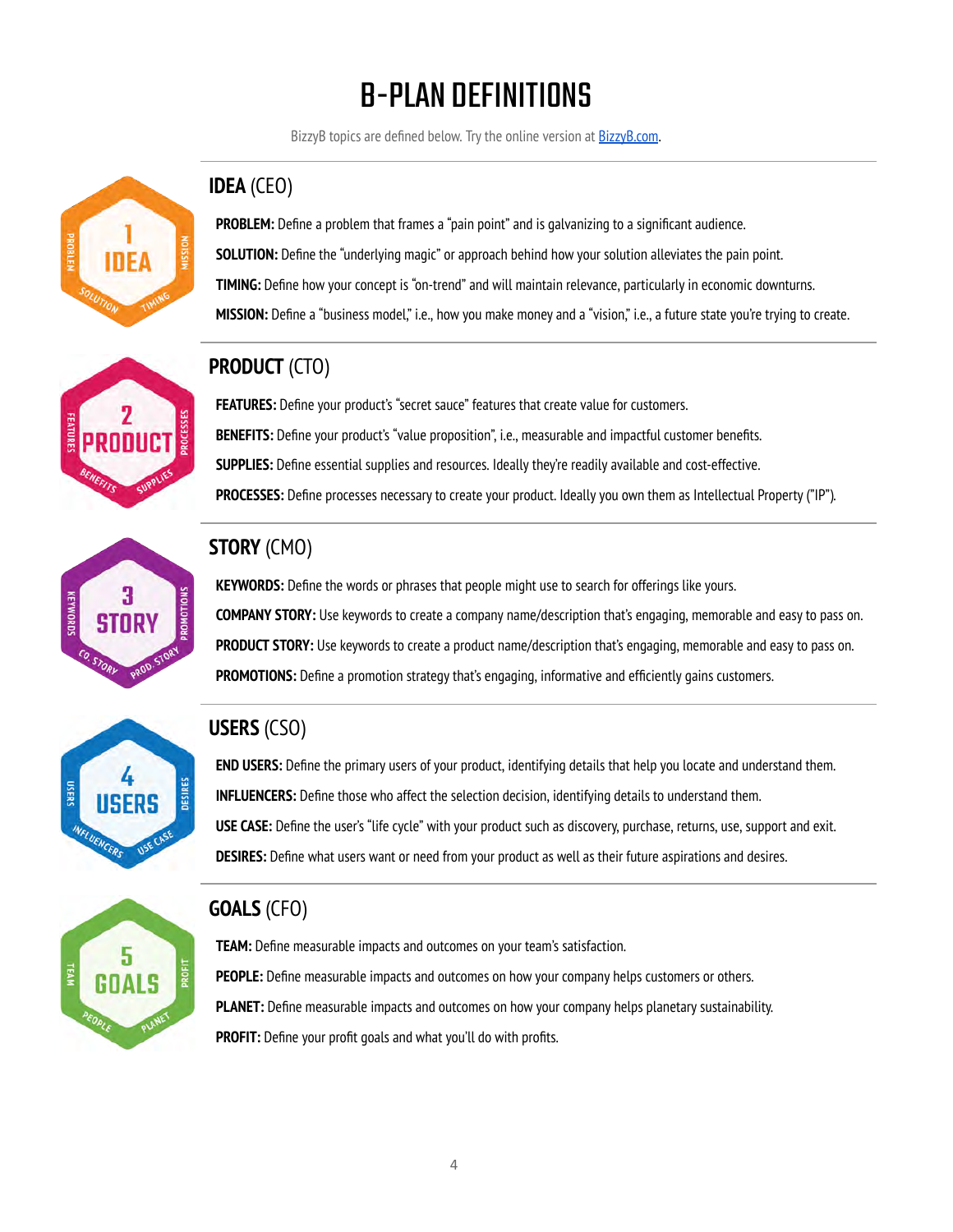## **Lesson 1: Getting Started**



 Visit SumoSum.com to open a free account, start a project and invite team members. Follow these instructions:

- 1. **Sign Up:** Sumosum offers a Free 14-Day Access, Monthly Membership and a Dormant Membership to save on membership fees during periods of inactivity.
	- a. **Visit SumoSum.com** to see the "Plans" page.



- b. **Select a Plan:** New users can choose a free 14-Day or a Monthly Plan.
- c. **Create an Account:** Enter your Name, Email and preferred Password. If you select the Free Access Plan, no credit card information is required. If you select the Monthly Plan, enter credit card payment information. A notification will direct you to check your email to activate your account. The email should arrive in less than a minute.
- d. **Visit Your Email:** Find the SumoSum Activation Email and click the "Activate" button to activate your account. If you cannot find the email, look in your email's Spam and Junk folders. For any sign up issues, contact us via the SumoSum "Contact" form.
- e. **Login at SumoSum.com:** Use your email and new password. If you can't login, enter your email in the "Forgot Password?" function to reset your password.
- 2. **Build Your Profile:** Click on the avatar image in the upper right to open a dropdown, then click "Profile." A personal settings page will open. SumoSum is a multi-user platform, so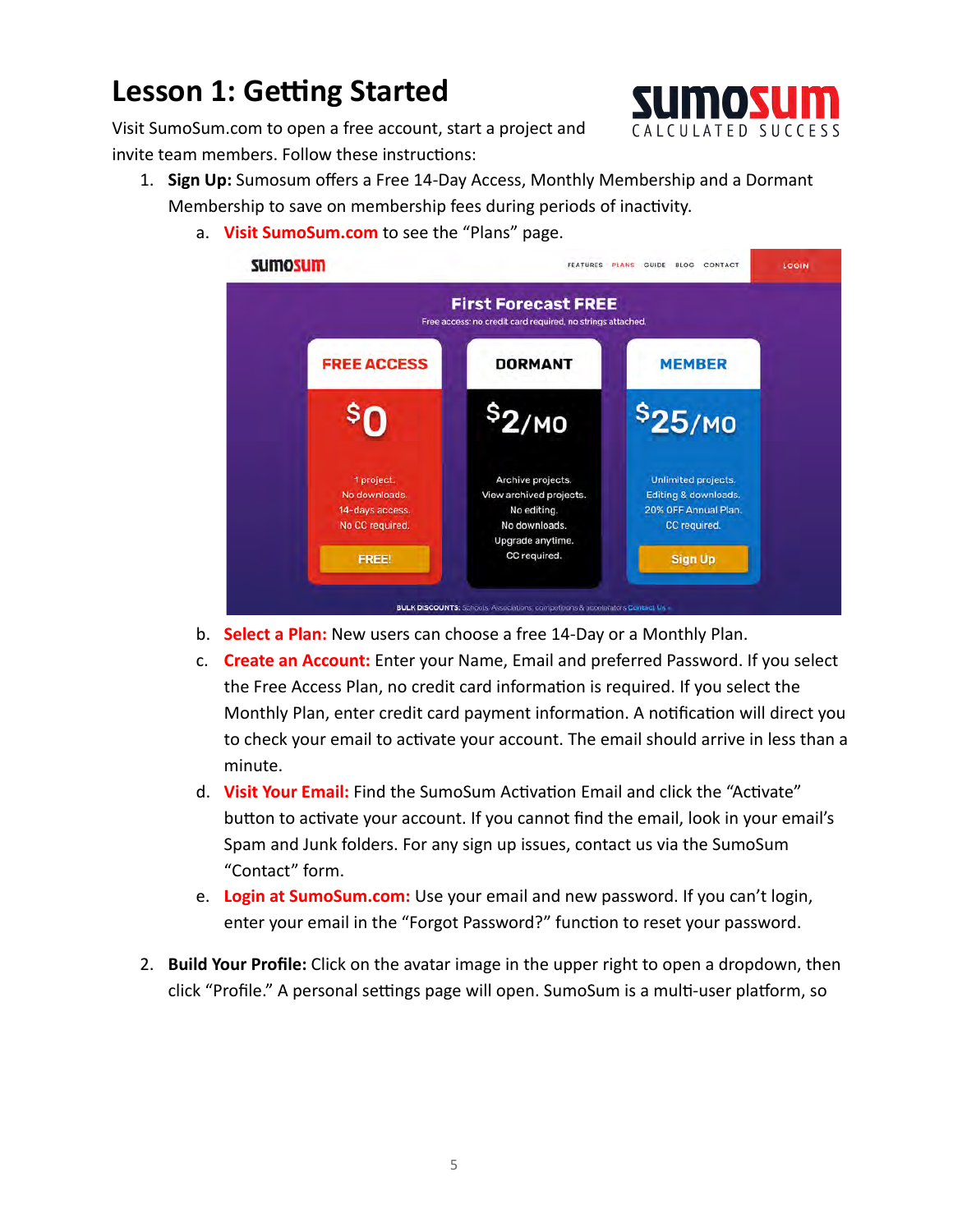it's ideal to *upload a picture of yourself in the avatar picture area.* 

| sumosum                                                                                             |                  | ۵<br>$\circ$                                                                                |
|-----------------------------------------------------------------------------------------------------|------------------|---------------------------------------------------------------------------------------------|
|                                                                                                     |                  | Steve Sue<br>cove@biogenics.org<br>Profile<br><b>Change Password</b><br><b>Change Email</b> |
|                                                                                                     |                  | <b>Payment Plan</b><br>Logout <sup>-</sup>                                                  |
|                                                                                                     |                  |                                                                                             |
| $\omega$<br>$\mathbf{u}$<br><b>Steve Sue</b><br>Email<br><b>Profile Edit</b><br>Password<br>Payment |                  | o                                                                                           |
| & Basic Information                                                                                 |                  | $\leq$ Social Information                                                                   |
| <b>First Name</b>                                                                                   | <b>Last Name</b> | $\bullet$ $\bullet$<br>Save Changes<br><b>Twitter Account</b>                               |
| 国<br>Steve                                                                                          | Sue              | https://twitter.com/ssue                                                                    |
| Website                                                                                             |                  | <b>f</b> Facebook Account                                                                   |

3. **Create a Project:** Click on the Projects icon in the left column to open your Projects Dashboard. Create a new project by clicking the green "Add Project" button. You will be asked to name your project and name the first scenario. Projects can have multiple scenarios which are alternative forecasts based on different assumptions.

| <b>Sum</b>                                             |                                                                                  |         |         | $\boldsymbol{\Xi}$<br>۵ |
|--------------------------------------------------------|----------------------------------------------------------------------------------|---------|---------|-------------------------|
| <b>Projects</b>                                        |                                                                                  |         |         | 日Filter                 |
| <b>Project Name</b>                                    | <b>Description</b>                                                               | Role    | Members | Audi Project            |
| SumoSum                                                | DIY Financial forecasting software for non-financial startups, entrepreneurs, no | Manager |         | Actions                 |
| $\lambda$ Scenarios (1)<br><b>1 Startup Scenario »</b> |                                                                                  |         |         | Actions                 |
|                                                        |                                                                                  |         |         |                         |

- a. **Build Project Profile:** Click the project's Name to open the project page. Click on the "Settings" tab. *Upload a project logo in the avatar picture area so you can easily identify your projects. Other information is optional.*
- b. **Add Team Members:** Invite team members whether current SumoSum members or not. Existing SumoSum members will be immediately connected to your project. Non-members will receive an email invitation to sign up for SumoSum to become part of your team. Click the project's Name to open the Project Page. From the Project Page, click on the "Members" tab. *Click on the green "Invite Member"*  **button, add an invitee's email and click "Send Invite."**
- c. **Model Scenarios:** Open a Project Scenario by vising the Projects Dashboard listing or through a Project Page "Forecasts" tab listing. **Click a scenario name to**  *access the scenario's modeling page.*
- d. Add a Scenario: Create additional scenarios by visiting your Project Dashboard or a Project Page. Find the green "Add Scenario" or open the grey "Actions" dropdown  *to select "Clone Scenario."*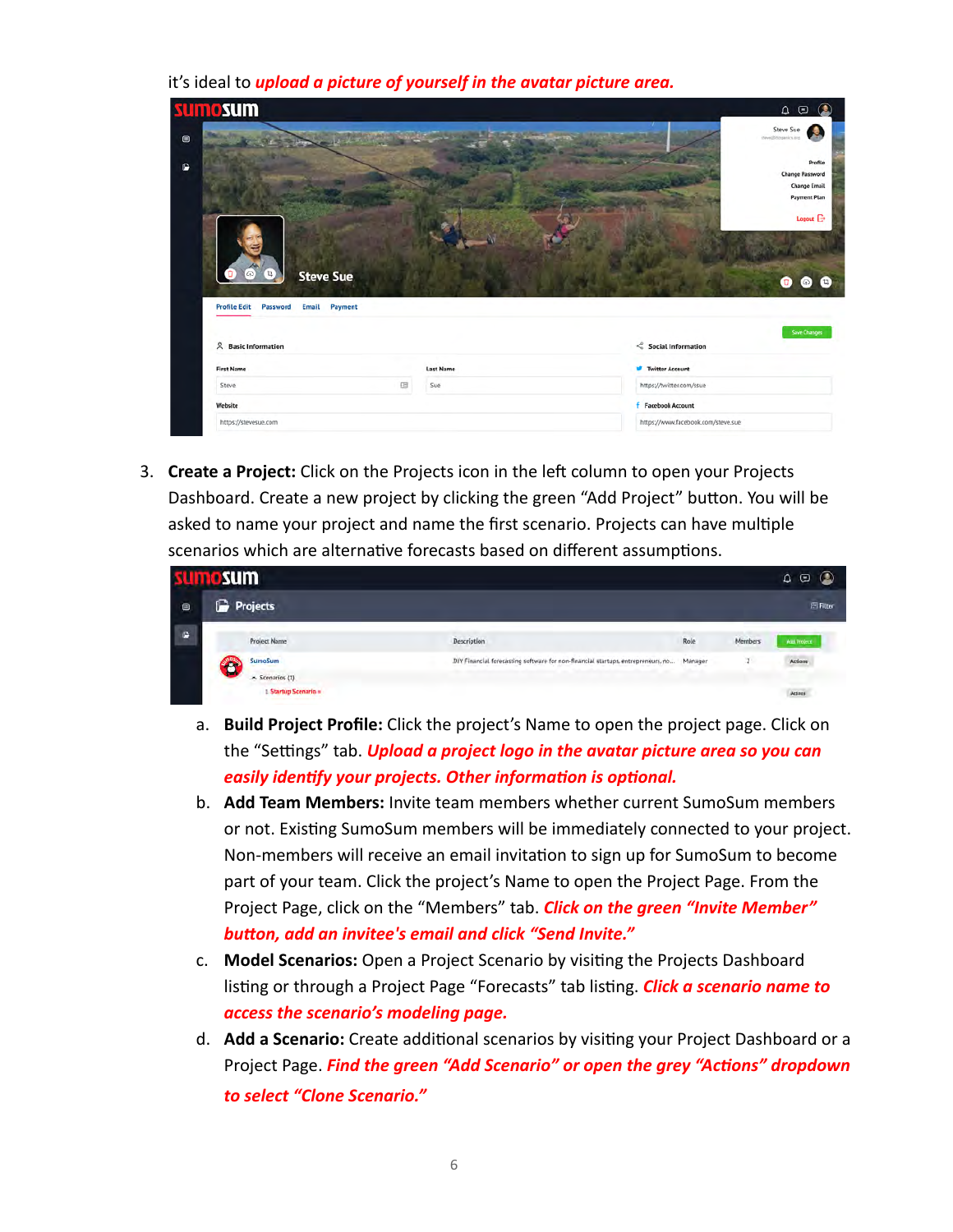## **Lesson 2: Project Setup**



Log into SumoSum.com and visit your Projects Dashboard to create CALCULATED SUCCESS a Project Scenario. You will land in the scenario's work area known

as "Assumptions" with the "Setup" tab open. You also have the option to open "Charts & Reports" anytime to see your concept come to life as you enter assumptions.

| <b>SLIMOSUM</b>                                                                                                 |           |                 |                                                                                |     |                                  | ۵<br>$\circ$                                       |
|-----------------------------------------------------------------------------------------------------------------|-----------|-----------------|--------------------------------------------------------------------------------|-----|----------------------------------|----------------------------------------------------|
| Ť<br>SumoSum   Startup Scenario 2 Edit                                                                          |           |                 |                                                                                |     |                                  |                                                    |
| <b>Assumptions (D)</b>                                                                                          |           |                 |                                                                                |     |                                  | ㅅ                                                  |
| Staff<br><b>Products</b><br>Setup<br><b>Assets</b><br>Enter starting variables: 1<br>Start Date (<br>08/19/2021 | Marketing | Admin<br>$\Box$ | <b>Funding</b><br><b>Services</b><br>Bank Account Interest (Annual %) ©<br>0.5 | ılı | Opening Cash Balance (<br>0      | <b>D</b> Footnotes $\odot$ $\Box$ Comments $\odot$ |
| Sales on Credit (%) (                                                                                           |           |                 | Credit Terms (i)                                                               |     | Employee Benefits (Annual %) (i) |                                                    |
| $\alpha$                                                                                                        |           | dt.             | Upon Sale                                                                      | m.  | $-12$                            | dt.                                                |
| Employee Payroll Tax (Annual %) (                                                                               |           |                 | Income Tax (Annual %) (                                                        |     | Annual Dividends % (             |                                                    |
| y                                                                                                               |           | пh              | 35                                                                             | ılı | ö                                |                                                    |

- 1. **Start Date:** Financial forecasts cover a period of me that begin with a start date. SumoSum adds a default start date that's the same as the day you open a new project.  *Type in a custom start date or leave the default date.*
- 2. **Bank Account Interest:** Most businesses keep excess cash in a bank account to earn interest. SumoSum includes interest income in Reports. A common interest rate is included as a default. *Type in a custom interest rate or leave the default rate.*
- 3. **Opening Cash Balance:** This field is for an on-going project with existing funds on account. For investment cash infusions, visit the Funding tab to add cash from equity exchanges, loans, grants and donations. *If an on-going project has existing funds, type in the balance. If your project is new, leave the opening balance as zero.*
- 4. **Sales on Credit %:** When a product is sold on credit, the buyer receives it first and pays for it later. Businesses typically offer credit sales to build sales quickly and/or to reward loyal customers. Any percentage of sales not specified as credit sales will be billed as due upon sale. If you intend to allow buyers to pay on credit terms, **estimate the overall percentage**  *of sales that will be subject to credit terms. If you don't allow purchases on credit, leave the default as zero.*
- 5. **Credit Terms:** If you allow buyers to pay on credit, *select a 30-, 60- or 90-day payment term or if you require buyers to pay immediately, leave the default as due "Upon Sale."*
- 6. **Employee Benefits (Annual %):** Employee benefits can include unemployment and workers compensation insurance, health care, dental coverage and retirement contributions. Coverage can vary as employers can elect to provide varying levels of benefits. *Estimate employee benefits as a percentage of annual employee compensation or leave the default percentage.*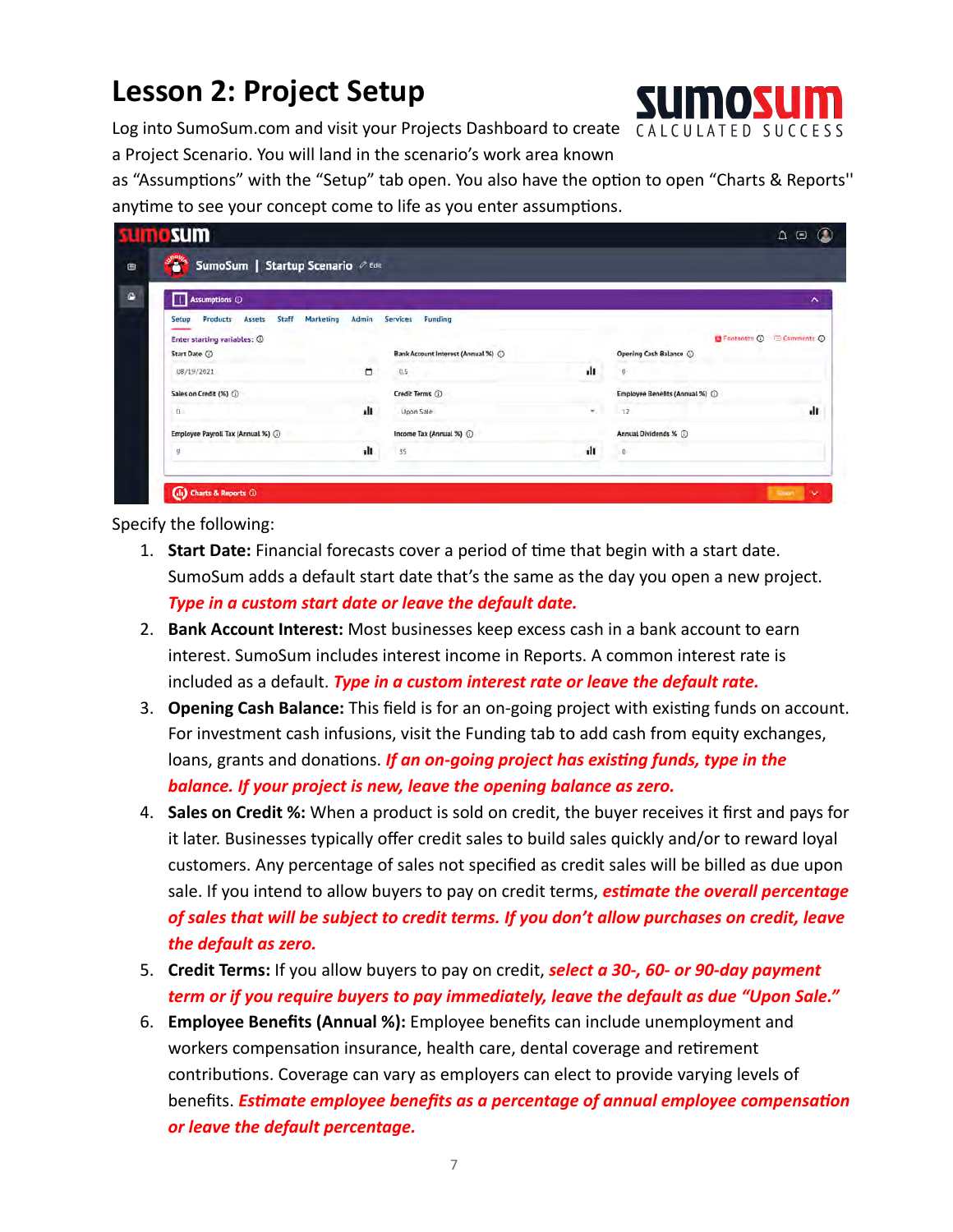- 7. **Employer Payroll Tax (Annual %):** Employee payroll taxes are costs that governments impose on employee payroll expenses including employer tax contributions and unemployment insurance. This can vary by location. **Estimate employer payroll taxes as a** percentage of annual employee compensation or leave the default percentage.
- 8. **Income Tax (Annual %):** Taxes are costs that governments impose on the income generated by a business or individual. Taxes are calculated as a percentage of profit (income minus expenses). In general, the more you make, the more tax you pay. Part of an accountant's role is to characterize income and expenses to minimize taxes. There are also many government incentives like investing in energy-efficient equipment that offer lowered taxes. Further, nonprofit organizations may pay little or no income tax. Taxes can be highly variable thus tax planning experts should be consulted for advice. *Esmate income tax as a percentage of annual profit or leave the default percentage.*
- 9. **Annual Dividends %:** Dividends are payments a company makes to share profits with its stockholders. Not all companies pay dividends, especially small companies that often keep profits as "retained earnings" to re-invest to grow the company. *If you decide to pay dividends, define a percentage of annual profits paid to shareholders each year.*
- 10. **Footnotes:** A key feature in SumoSum is "Footnotes" where you can jusfy your assumptions. Footnotes are automatically added to SumoSum Financial Reports. Write *notes that support your assumptions.*

| Assumptions <sup>(2)</sup>                                |                                                                                                                                                                                                                    |                                                                        |
|-----------------------------------------------------------|--------------------------------------------------------------------------------------------------------------------------------------------------------------------------------------------------------------------|------------------------------------------------------------------------|
| <b>Staff Marketing</b><br><b>Products Assets</b><br>Setup | Admin<br>Services<br>Funding                                                                                                                                                                                       |                                                                        |
| Enter starting variables: @<br><b>Start Date (C)</b>      | Bank Account Interest (Annual %) (D)                                                                                                                                                                               | <b>U</b> Footnum (D<br><b>CONTINUES OF</b><br>Opening Cash Balance (i) |
| 01/01/2021<br>Sales on Credit (%) ()                      | Notes:                                                                                                                                                                                                             | a.<br>Employee Benefits (Annual %)                                     |
| in.                                                       | $T_{\rm s}$<br>im.<br>津<br>B I<br>$\cup$<br>٠<br>Normal<br>$\cdot$<br>Start Date: Calendar Year 2021.                                                                                                              | 12                                                                     |
| Employee Payroll Tax (Annual %) (1)                       | Opening Cash Balance: \$0 as we're a startup.<br>Sales on Credit %: We don't intend to offer any credit sales.<br>Employee Benefits: We accept the 12% default.<br>Employee Payroll Tax: We accept the 9% default. | Annual Dividends % (0)<br>٠                                            |

 11. **Comments:** A key feature in SumoSum is "Comments" where you can brainstorm with team members and advisors. Each tab section has a Comment channel for topic discussions. Access Comment channels within each tab section by clicking the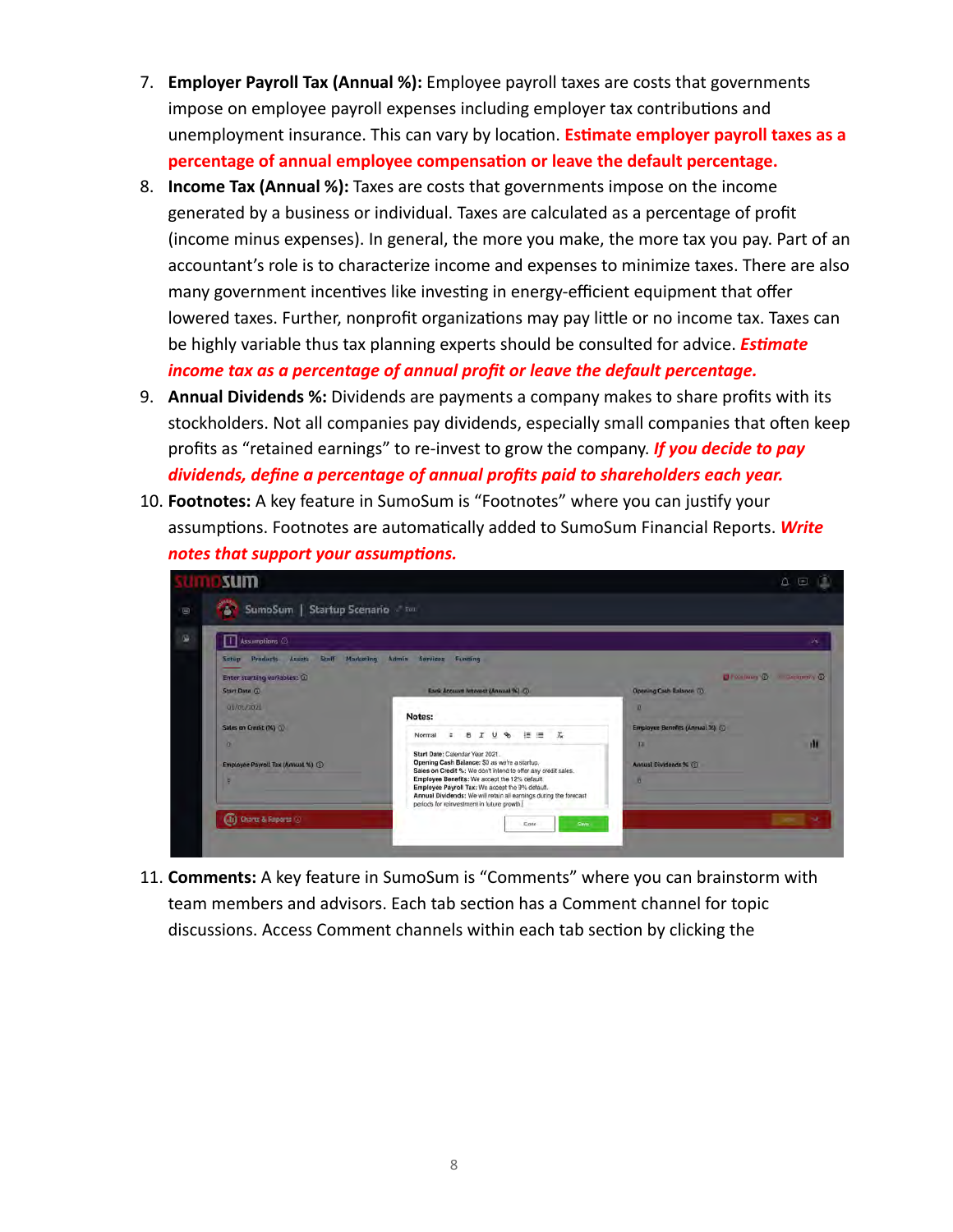### "Comments" link. *Note a comment to teammates to get a discussion going.*

| Ŧ            | SumoSum   Startup Scenario 2 Edit                                                    |       |                                    |     |                    | их ку, те возы педес всю коровко в этом.<br>Œ<br>dividend in year 3 on?                                                           | ⋗ |
|--------------|--------------------------------------------------------------------------------------|-------|------------------------------------|-----|--------------------|-----------------------------------------------------------------------------------------------------------------------------------|---|
|              | <b>Assumptions </b><br><b>Products</b><br><b>Assets</b><br>Staff<br><b>Marketing</b> | Admin | <b>Services</b><br><b>Funding</b>  |     |                    | o<br><b>Steve Sue</b><br>Hey guys, this section III tooking good. Pertures was<br>should increase the employee limitibs a coupli- |   |
| Setup        | Enter starting variables: ①<br>Start Date (                                          |       | Bank Account Interest (Annual %) ( |     | <b>Opening Ca</b>  | points to ensure that we can mice the best?"<br><b>JUANAY COLLEGE MA</b>                                                          | 直 |
|              | 01/01/2021                                                                           | ٥     | 0.5                                | ılı | 0                  |                                                                                                                                   |   |
|              | Sales on Credit (%) (2)                                                              |       | Credit Terms (                     |     | <b>Employee B</b>  |                                                                                                                                   |   |
| <sup>7</sup> |                                                                                      | 1II   | Upon Sale                          | $+$ | 12                 |                                                                                                                                   |   |
|              | Employee Payroll Tax (Annual %) (                                                    |       | Income Tax (Annual %) (            |     | <b>Annual Divi</b> |                                                                                                                                   |   |
| g            |                                                                                      | ılı.  | 35                                 | тh  | ő                  |                                                                                                                                   |   |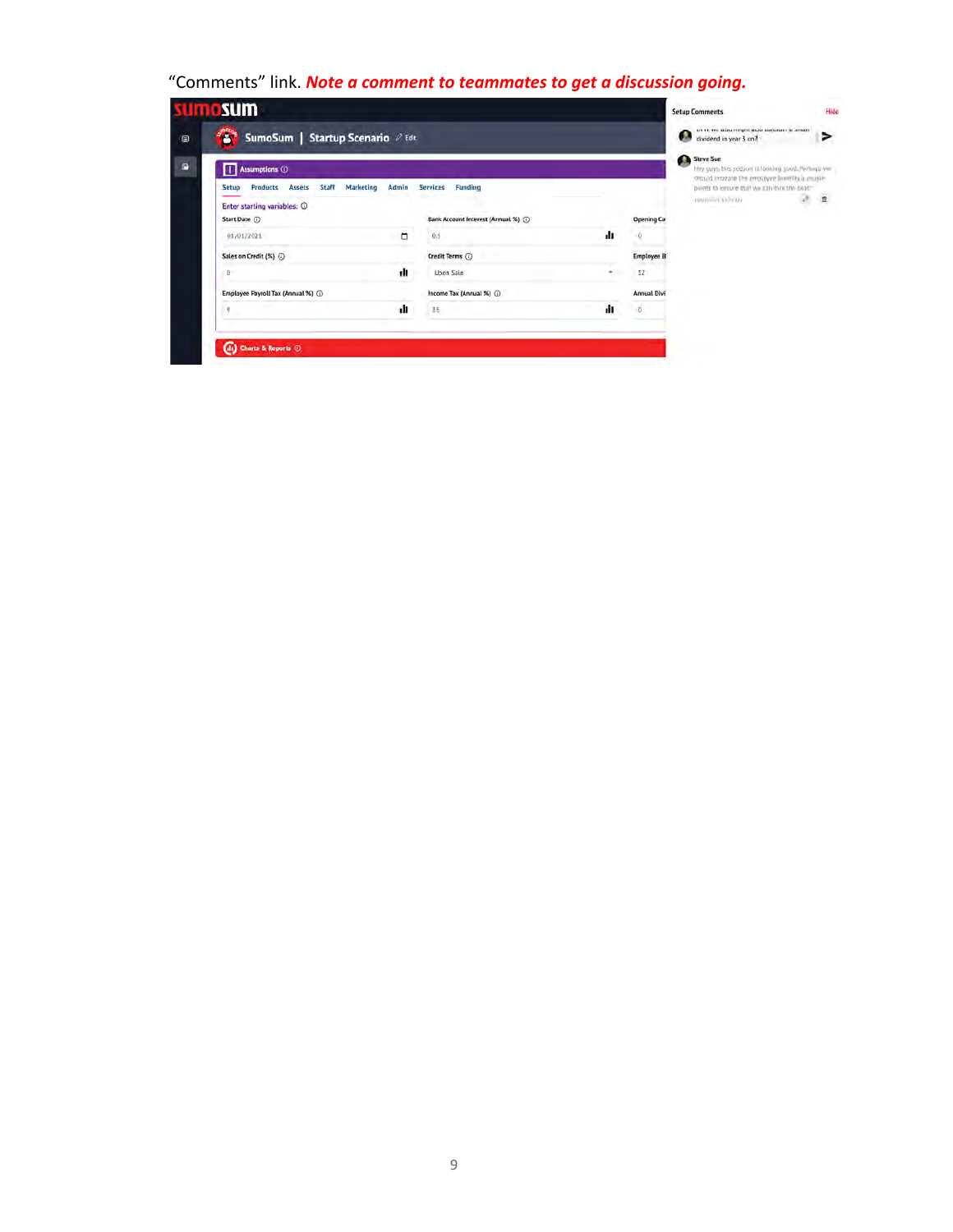## **Lesson 3: Products**



The SumoSum "Products" section takes into account both products and services. This section is your income and expense section, so be

 sure to carefully consider all the ways you intend to make and spend money. Log into SumoSum.com, visit a Project Scenario and click the "Products" tab.

|   | sumo sum     |                            |                        |                                   |                            |                                    |                 |                   |                           | ۵<br>$\boldsymbol{\Xi}$ |
|---|--------------|----------------------------|------------------------|-----------------------------------|----------------------------|------------------------------------|-----------------|-------------------|---------------------------|-------------------------|
| ⊜ | <b>SPOKA</b> |                            |                        | SumoSum   Startup Scenario & Eart |                            |                                    |                 |                   |                           |                         |
| G |              | Assumptions (              |                        |                                   |                            |                                    |                 |                   |                           | ∼                       |
|   | Setup        | <b>Products</b>            | Staff<br><b>Assets</b> | Marketing<br>Admin                | Funding<br><b>Services</b> |                                    |                 |                   |                           |                         |
|   |              | Enter product variables: 1 | Arz Fredert            |                                   |                            |                                    |                 |                   | Fuotnotes (D Comments (D) |                         |
|   |              | Action ~                   | Product Name (1)       | Unit Price 1                      | Volume (Monthly) (D)       | and the Car<br>$\cos \kappa \odot$ | Return Rate % ① | % on Sales Comm ( | Sales Comm (              |                         |

- 1. **Add a Product:** Add a new product or service by clicking the green "Add Product" button.
	- a. **Product Name:** Name a specific product. To organize sets of products by lines, create a naming convention like, "Sauces: BBQ." Note that you can reorder line items by click/dragging lines from the far left six dot ordering icon. Create short names so your reports are easy to read. **Click the the default "New Product" title**  *to edit.*
	- b. **Unit Price:** Enter a sales price. For example, if you're a manufacturer, enter your wholesale price. If you sell at both wholesale and retail prices, create a separate line item for each. *Click on the default "\$0" to enter a Sales Price.*
	- c. **Volume (Monthly):** Estimate how many units will be sold on a monthly basis. To define monthly sales that vary, see "Trend" below. *Enter a Monthly Sales Volume.*
	- d. **COG %:** Cost of Goods Sold ("COGs") is the amount of money required to make a product. This includes materials, labor and shipping (including shipping is referred to as a "landed" cost). COGs do not include equipment, facilities and other overhead costs. COGs are represented as a percentage of sales price. Seasoned business people know healthy ranges for COG percentages for their industry. Search online for your industry's healthy COG percentage range. If you have a list of costs that make up COGs, list this information in the "Footnotes" section. *Enter a COG Percentage.*
	- e. **Return Rate %:** Product returns vary among industries. They are expressed as a percentage of sales. You can also use this variable to include losses from other revenue reductions like theft. **Enter a Return Rate percentage.**
	- f. **% on Sales Comm:** A sales commission is a percentage of a sale that a sales representative earns. If you offer sales commissions, estimate the percentage of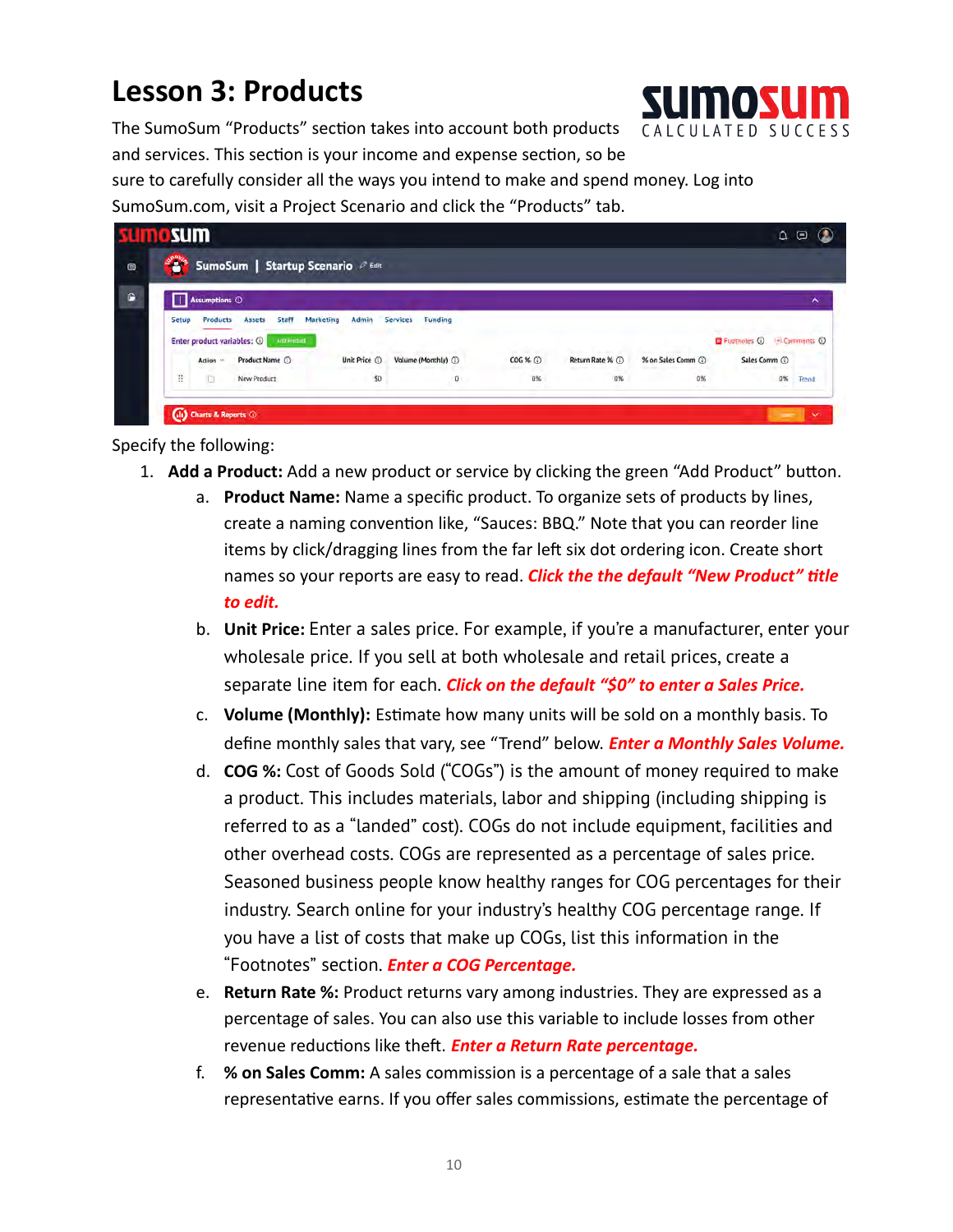sales that will be subject to sales commissions. *Enter a percentage of sales subject to sales commission.* 

- g. **Sales Comm:** If you offer sales commissions, define the commission percentage. If you offer variable commission levels, create separate product line items for each.  *Enter sales commission percentage rate.*
- h. **Trend:** All numbers can be customized by month. Customizing is common for seasonal businesses like retail where sales can be much heavier in holiday seasons and life events. Click "Trend" at the end of any line to open the monthly customizer. In the popup, "Propagate" buttons offer various trending shortcuts. These save you time and ensure greater accuracy.

| Assumptions O                   |                  |                         |                 |                     |                         |             |                    |                 |
|---------------------------------|------------------|-------------------------|-----------------|---------------------|-------------------------|-------------|--------------------|-----------------|
| Enter Trending Assumptions ©    |                  |                         |                 |                     |                         |             |                    |                 |
|                                 | Alig-2021        | Sec - 7021              | $-1708 - 73321$ | Nov. 2021           | Dec - 2021              | $-8 - 2021$ | teriorn.           | $\mu_{\rm eff}$ |
| Unit Price \$<br>Propagate >    | 25               | $\mathfrak{g}$          | $\mathbf{0}$    | $\theta$            | $\mathfrak{a}$          | $\mathbb O$ | $\mathbf 0$        |                 |
| Volume (Monthly)<br>Problgate > | o                | $\circ$<br><b>OUNCE</b> | O.              | o                   | $-0.$<br><b>COMPANY</b> | D.<br>-     | $\sigma$<br>chedo. |                 |
| $COG$ %<br>Propagate *          | $\alpha$         | $\Omega$                | $\Omega$        | $\bf 0$             | $\mathfrak g$           | ņ           | 0                  |                 |
| Return Rate %<br>Propagate >    | $\boldsymbol{0}$ | Ü.                      | 6.              | $\theta$            | U.<br>$\overline{0}$    | ø           | U,<br>iO.          |                 |
| % On Sales Comm<br>Propagate >  | ø                | b                       | ø               | a<br>$\overline{0}$ | ø.                      | o           | $\circ$            |                 |
| Sales Commi<br>Propagate +      | ø                | ö.                      | ū               | ×<br>$\alpha$       | ù.                      | à           | ò                  |                 |

Consider using these shortcut formulas:

- i. **Same Monthly Variable:** Use this shortcut to make every month the same starting from a selected date. This is used to create "Step-Up Models." For example, select the start date and use this feature to make all months a single variable such as 100 units volume. Then go to each successive year's anniversary date to specify a monthly variable that "steps up" to a higher level for that month and later. Repeat this routine on each future anniversary to continue the step up. *If you use this shortcut, define a number (aka "Global Variable") and a start month.*
- ii. **Percentage Change:** Use this shortcut to add a growth percentage that compounds (i.e., increases) each month from a selected date. This option is often used to grow over time. *If you use this shortcut, define a Monthly Change percentage and a start month.*
- iii. **Recurring Sales + Percentage Changes:** Use this shortcut to use sales from the prior month plus a growth percentage. This option is often used by membership-based businesses that retain members and continually add new members. *If you use this shortcut, define a monthly Ramp Up percentage and a start month.*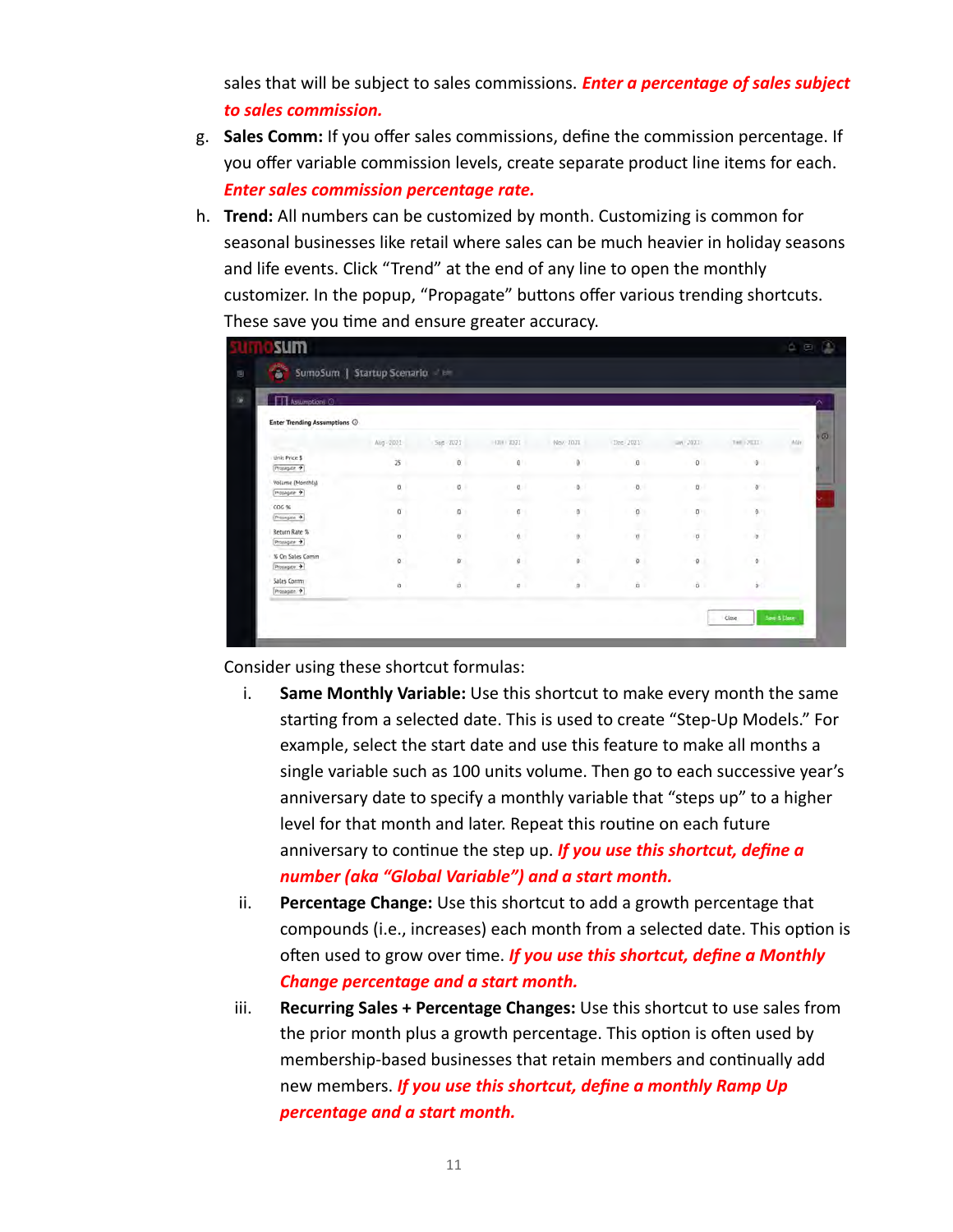- iv. **Seasonal Pattern + Annual Change:** Use this shortcut to replicate an annual pattern in future years with an option to include an annual growth percentage change across the previous year's pattern. For example, a retail business can model annual sales (typically larger sales during holiday seasons), then replicate the cycle over multiple years with an annual growth rate. *If you use this shortcut, model an annual cycle, define an Annual Change percentage, a start month and an end month.*
- 2. **Footnotes:** Make sure to write "Footnotes" that explain and justify your assumptions. Footnotes are automatically added to SumoSum Financial Reports. Write notes that *support your assumptions.*
- 3. **Comments:** Discuss topics with team members via "Comments" channels. *Collaborate with Comments.*
- 4. **Positive Cash Balance:** Open the red-colored "Charts & Reports" section to see how your numbers are shaping up. The Cash Balance graph should be positive for all months of your forecast. Without a positive Cash Balance, you will not be able to pay for expenses and thus risk failure. Key ways to improve Cash Balance include increasing Product income (increase Unit Price or Sales Volume) or decreasing expenses (Product COGs, Return Rate or Sales Commission). You can also reduce expenses in other categories (Setup, Assets, Staff, Marketing, Admin and Services), add cash in the Funding section or reduce Dividend profit sharing (Setup). *Review Charts & Reports to improve Cash Balance.*

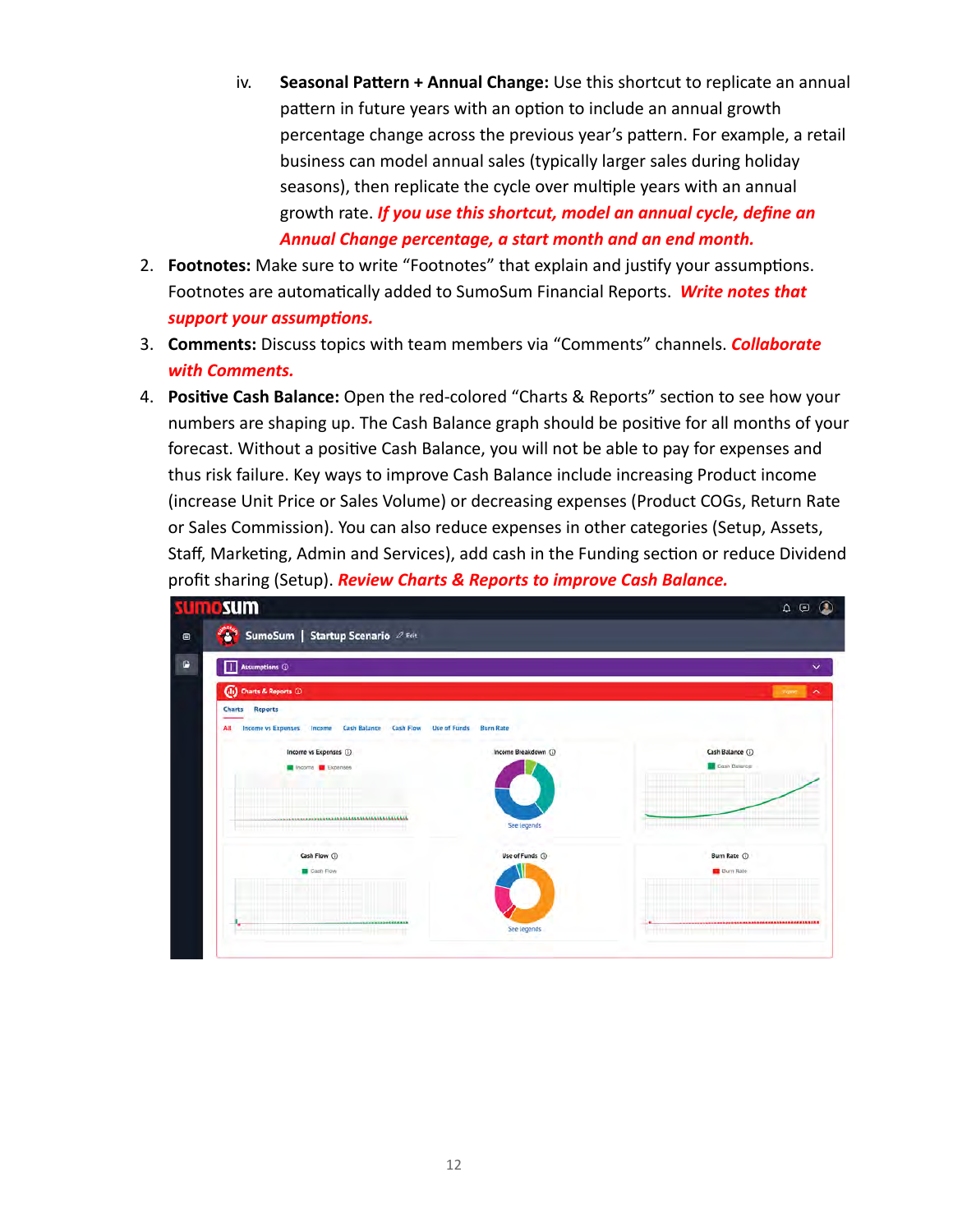## **Lesson 4: Assets**

 Assets are large purchases (at least \$5,000USD) for items with at least one year of use such as facilities, equipment, computers,



telecommunications, intellectual property, land and other items. Small purchases (under \$5,000USD) should be budgeted in the "Admin" costs section. Tangible assets (Facilities, Equipment, Computers and Telecommunications) are "depreciated" which means that the cost of wear and tear on the asset is spread over time. Intangible assets (Patents, Trademarks and Copyrights) are "amortized" which means that the cost of the asset's life is spread over time. Land is considered a "Non-depreciable" asset which means it remains as an asset to the company without the cost being spread out over time as depreciation or amortization expense. Log into SumoSum.com, visit a Project Scenario and click the "Assets" tab.

|           | sumo sum                                                                                           |                                                                      |                            |                     | $\omega$<br>$\blacksquare$<br>۵         |
|-----------|----------------------------------------------------------------------------------------------------|----------------------------------------------------------------------|----------------------------|---------------------|-----------------------------------------|
| $\square$ | SumoSum   Startup Scenario e Edit                                                                  |                                                                      |                            |                     |                                         |
| P.        | <b>Assumptions </b>                                                                                |                                                                      |                            |                     | ́                                       |
|           | Staff<br>Products<br>Marketing<br>Setup<br><b>Assets</b><br>Enter asset variables: @<br>Add Assett | Admin<br>Funding<br><b>Services</b><br>the company<br><b>Service</b> |                            |                     | Footnotes <b>Q</b> El Comments <b>Q</b> |
|           | Asset Category (<br>Action ~                                                                       | Asset Name (i)                                                       | Cost (i) Purchase Date (i) | Year of Service (i) | Salvage Value (                         |

- 1. Add an Asset: Add a new asset by clicking the green "Add Asset" button. A new asset line will appear in the listing.
	- a. **Asset Category:** Select an asset category. *Click on the default "Facilies: Buildings" Asset Category to select from a dropdown list.*
	- b. **Asset Name:** Enter any asset name. *Click on the default "New Item" to edit Asset Name.*
	- c. **Cost:** Enter the purchase cost for the asset. *Click on the default "\$0" to edit Cost.*
	- d. **Purchase Date:** Enter the purchase date for the asset. *Click on the date to edit Purchase Date.*
	- e. **Years of Service:** Enter the estimated number of years that the asset will be useful. Costs for wear and tear (depreciation) will be recognized as monthly expenses in SumoSum charts and Financial Reports . *Click on the default "1" to edit Years of Service.*
	- f. Salvage Value: Estimate the residual value of the asset. This number will be used along with the purchase cost and Years of Service to determine monthly depreciation expenses. The Salvage Value will also be assumed to be sold at the end of the Years of Service term, with the sales price added to Cash on Hand at the end of the Years of Service term. *Click on the default "\$0" to edit Salvage Value.*
- 2. **Footnotes:** Make sure to write "Footnotes" that explain and justify your assumptions. Footnotes are automatically added to SumoSum Financial Reports. Write notes that *support your assumptions.*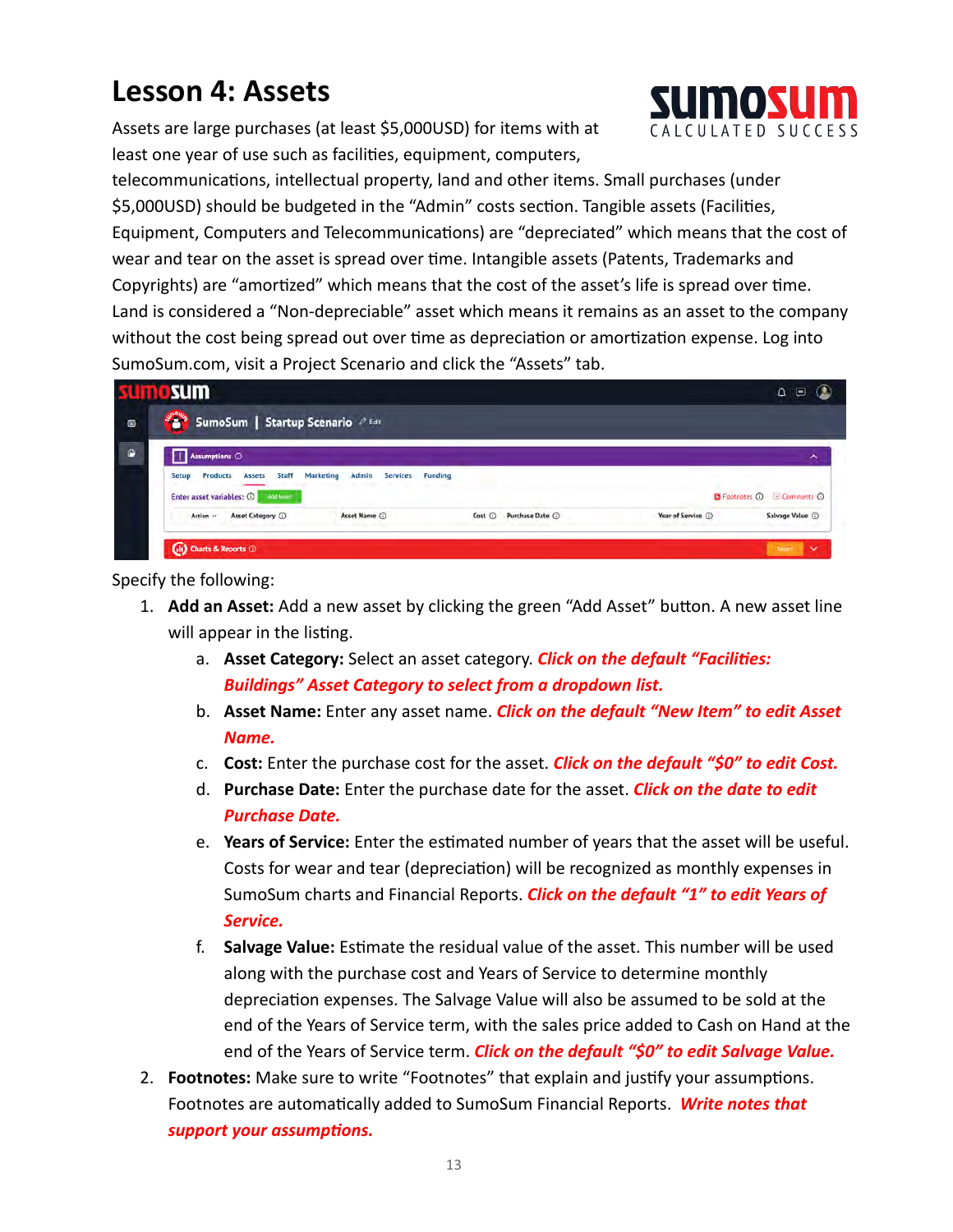- 3. **Comments:** Discuss topics with team members via "Comments" channels. *Collaborate with Comments.*
- 4. **Positive Cash Balance:** Open "Charts & Reports" to review the Cash Balance graph. It should be positive for all months of your forecast. If not, adjust numbers to increase income (Product section), decrease expenses (Setup, Product, Assets, Staff, Marketing, Admin and Services sections), add cash (Funding section) or reduce Dividend profit sharing (Setup). *Review Charts & Reports to improve Cash Balance.*

| Assumptions <sup>(i)</sup>                                                                                                                                            |                                                               |                                   |
|-----------------------------------------------------------------------------------------------------------------------------------------------------------------------|---------------------------------------------------------------|-----------------------------------|
| (iii) Charts & Reports (i)                                                                                                                                            |                                                               | <b>CONTE</b>                      |
| <b>Reports</b><br>Charts<br><b>Income vs Expenses</b><br><b>Cash Flow</b><br>AII<br><b>Cash Balance</b><br>Income<br>Income vs Expenses (<br><b>Income C</b> Expenses | <b>Use of Funds</b><br><b>Burn Rate</b><br>Income Breakdown ( | Cash Balance (<br>Cash Balance    |
| ---                                                                                                                                                                   | See legends                                                   | ,,,,,,,,,,,,,,,,,,,,,,,,,,,       |
| Cash Flow (<br>Cash Flow                                                                                                                                              | Use of Funds (                                                | Burn Rate (D)<br><b>Burn Rale</b> |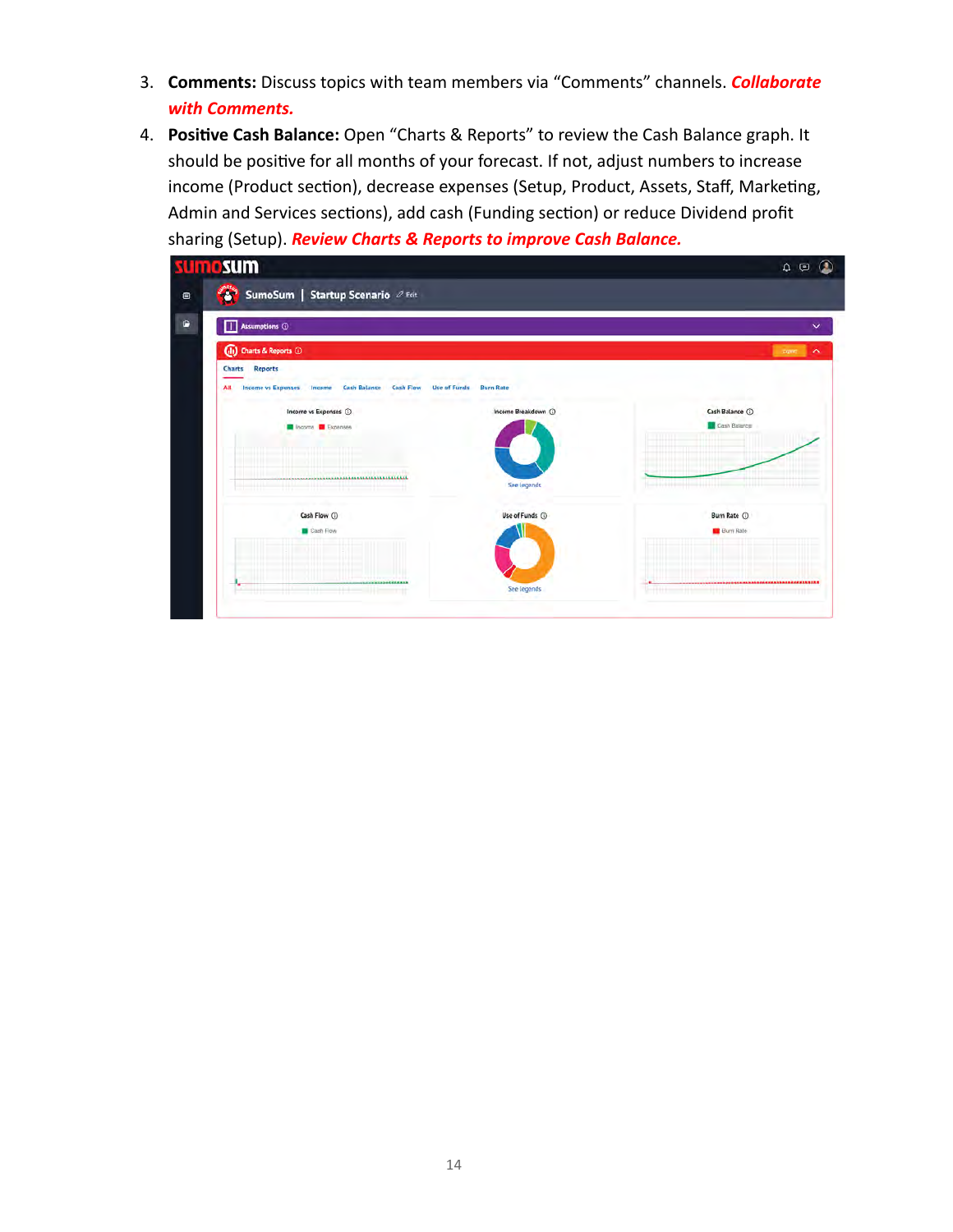## **Lesson 5: Staff**



Staff includes employees and owners. Employees work for monthly CALCULATED SUCCESS salaries and benefits such as health care and retirement. Owners

 can work as employees or receive an Owner's Draw to reduce payroll taxes and employee benefit costs. Log into SumoSum.com, visit a Project Scenario and click the "Staff" tab.

| <b>SPORES</b><br>$\bullet$ |                                                                                                                                                       |                  |                |                                                                     |
|----------------------------|-------------------------------------------------------------------------------------------------------------------------------------------------------|------------------|----------------|---------------------------------------------------------------------|
|                            | SumoSum   Startup Scenario 2 Edit                                                                                                                     |                  |                |                                                                     |
| $\mathbf{r}$               | Assumptions (I)                                                                                                                                       |                  |                | ㅅ                                                                   |
| Setup                      | <b>Staff</b><br>Marketing<br>Admin<br><b>Products</b><br><b>Assets</b><br>Enter staffing variables: 1<br>Add Fourton<br><b>Employees</b> Owner's Draw | Services Funding |                | <b>D</b> Fontnotes $\overline{O}$ <b>El Comments</b> $\overline{O}$ |
|                            | Employee Type (<br>Action $\sim$                                                                                                                      | Position Title ( | # Position (c) | Salary (Monthly) (                                                  |

- 1. Add Employees: Add an employee by clicking the green "Add Position" button. A new employee line will appear in the listing.
	- a. **Employee Type:** Select a position type. **Click on the default "Management"**  *Employee Type to select from a dropdown list.*
	- b. **Position Title:** Enter a name. *Click on "New Position" to edit Position Title.*
	- c. # Positions: Enter number of positions. *Click on the default "1" to edit # Positions.*
	- d. **Salary (Monthly):** Enter a monthly salary. *Click on the default "\$0" to edit Monthly Salary.*
	- e. **Trend Variables:** All staff numbers can be customized by month. Click "Trend" at the end of any line to open a monthly customizer. In the popup, "Propagate" buttons offer various trending shortcuts which are explained in Lesson 3, Product Numbers, above. *Click "Trend" to use trending shortcuts.*
- 2. **Add Owner's Draw:** Add an owner by clicking the "Owner's Draw" tab and clicking the green "Add Item" button. A new owner line will appear in the listing.
	- a. **Owner:** Enter a name. *Click on the default "New Owner" to edit the name.*
	- b. **Draw (Monthly):** Enter a monthly owner's draw. *Click on the default "\$0" to edit Monthly Draw.*
	- c. **Trend Monthly Draw:** Owner's monthly draw can be customized by month. Click "Trend" at the end of any line to open a monthly customizer. In the popup, a "Propagate" button offers trending shortcuts which are explained in Lesson 3, Product Numbers, above. *Click "Trend" to use trending shortcuts.*
- 3. **Footnotes:** Make sure to write "Footnotes" that explain and justify your assumptions. Footnotes are automatically added to SumoSum Financial Reports. Write notes that *support your assumptions.*
- 4. **Comments:** Discuss topics with team members via "Comments" channels. *Collaborate with Comments.*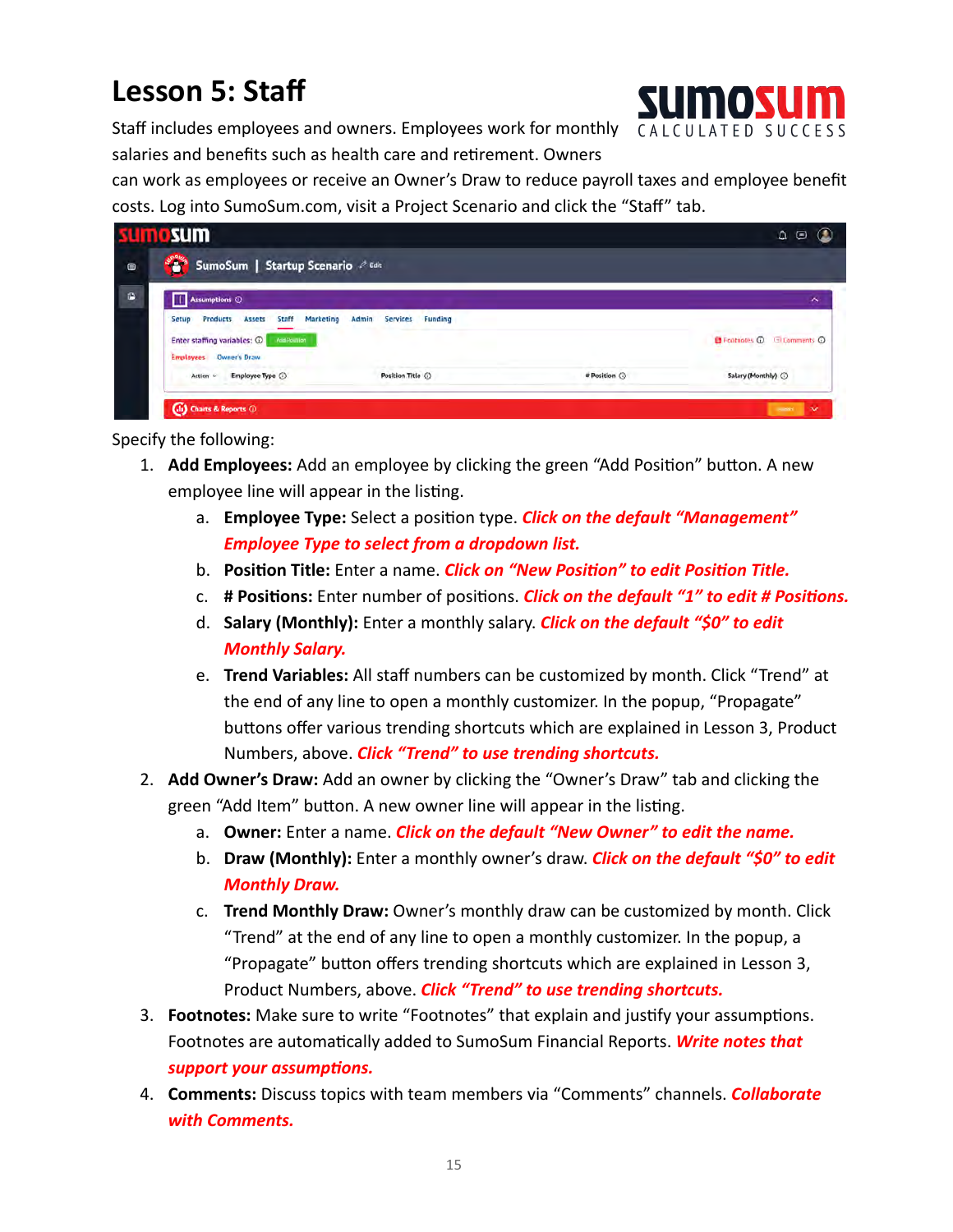5. **Positive Cash Balance:** Open "Charts & Reports" to review the Cash Balance graph. It should be positive for all months of your forecast. If not, adjust numbers to increase income (Product section), decrease expenses (Setup, Product, Assets, Staff, Marketing, Admin and Services sections), add cash (Funding section) or reduce Dividend profit sharing (Setup). *Review Charts & Reports to improve Cash Balance.* 

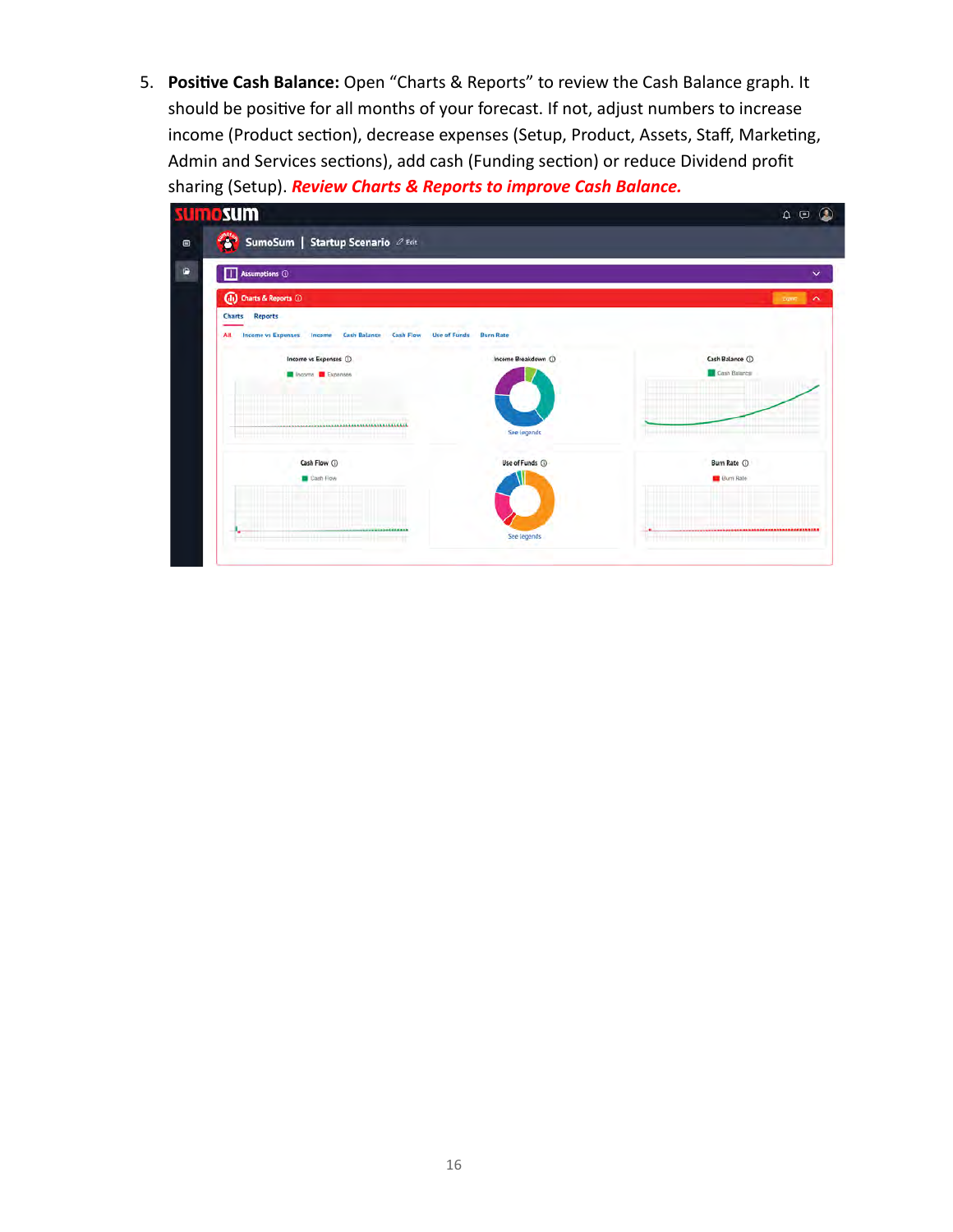## **Lesson 6: Marketing**



Marketing costs include promotional expenses like Consultants, Print, Web, Ads, Travel and Entertainment. Note that marketing

costs for travel & entertainment can be defined here or alternatively in the "Admin" tab. Log into SumoSum.com, visit a Project Scenario and click the "Marketing" tab.

| SumoSum   Startup Scenario                                                                   |                                                    |
|----------------------------------------------------------------------------------------------|----------------------------------------------------|
| Assumptions <sup>(2)</sup>                                                                   | ㅅ                                                  |
| Funding<br><b>Services</b><br><b>Products Assets</b><br>Marketing<br>Staff<br>Admin<br>Setup |                                                    |
| Enter marketing costs: (D) Marketing                                                         | $\Box$ Factnotes $\odot$ $\equiv$ Camments $\odot$ |
| Marketing Category (<br>Item Name (<br>Action v                                              | Budget (Monthly) (                                 |

- 1. Add Marketing Cost: Add a marketing cost by clicking the green "Add Item" button. A new marketing line will appear in the listing.
	- a. Marketing Category: Select a category. Click on the default "Consultant: Ad  *Agency" to select from a dropdown list.*
	- b. **Item Name:** Enter a name. *Click on the default "New Item" to edit Item Name.*
	- c. **Budget (Monthly):** Enter a budget. *Click on the default "\$0" to edit the Monthly Budget.*
	- d. **Trend Variables:** All item numbers can be customized by month. Click "Trend" at the end of any line to open a monthly customizer. In the popup, "Propagate" buttons offer various trending shortcuts which are explained in Lesson 3, Product Numbers, above. *Click "Trend" to use trending shortcuts.*
- 2. **Footnotes:** Make sure to write "Footnotes" that explain and justify your assumptions. Footnotes are automatically added to SumoSum Financial Reports. Write notes that *support your assumptions.*
- 3. **Comments:** Discuss topics with team members via "Comments" channels. *Collaborate with Comments.*
- 4. **Positive Cash Balance:** Open "Charts & Reports" to review the Cash Balance graph. It should be positive for all months of your forecast. If not, adjust numbers to increase income (Product section), decrease expenses (Setup, Product, Assets, Staff, Marketing, Admin and Services sections), add cash (Funding section) or reduce Dividend profit sharing (Setup). *Review Charts & Reports to improve Cash Balance.*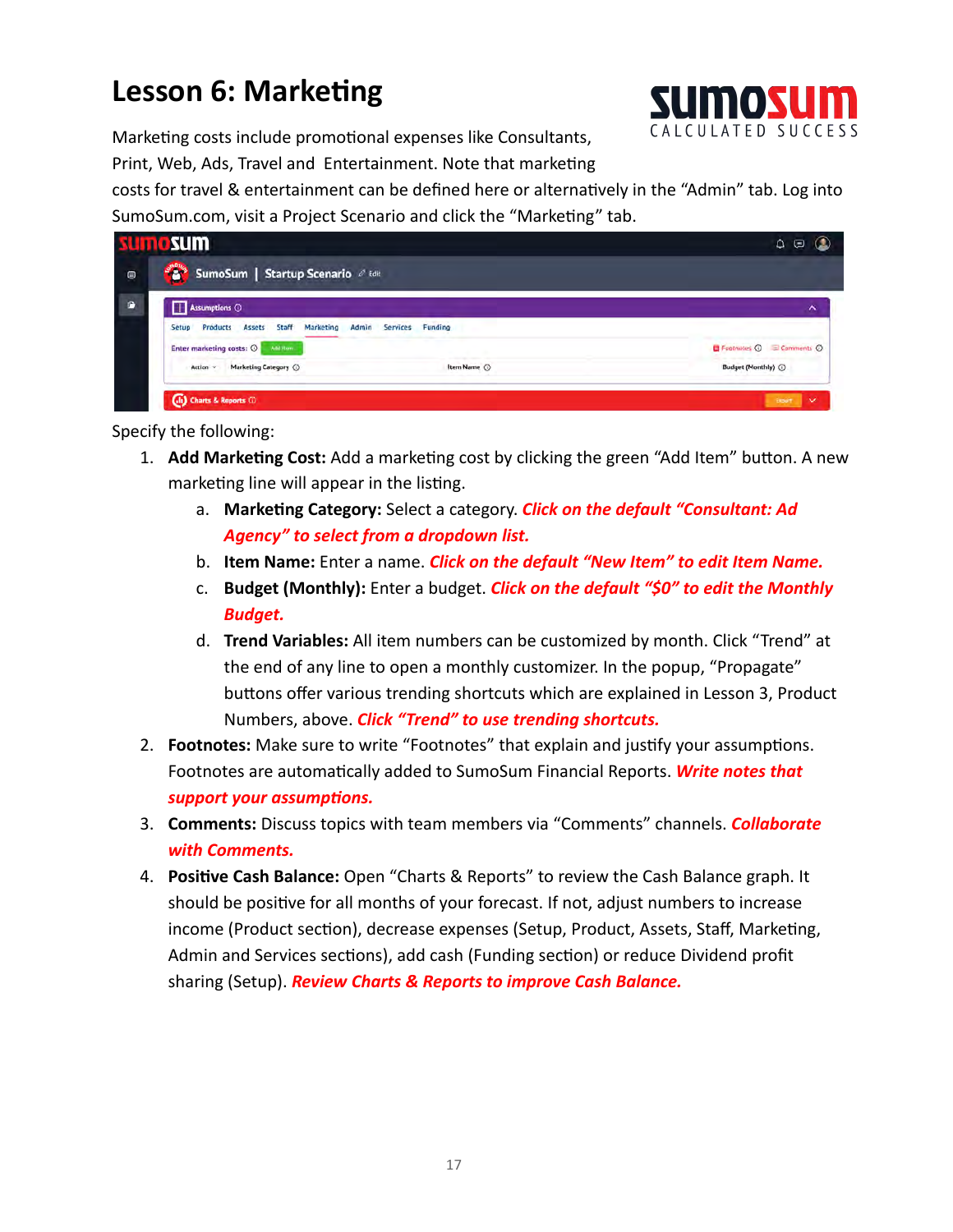## **Lesson 7: Administration**

Administrative costs are overhead expenses like Rent and Property Services or small purchases (under \$5,000USD) for Equipment,

 Maintenance, Data Services, Insurance, Supplies, Postage, Travel and Entertainment. Note that the "Assets" section is more appropriate for large purchases (at least \$5,000USD) such as facilities, equipment, computers, telecommunications, intellectual property (Patents, Trademarks and Copyrights), land and other long-term items (useful for more than one year as the costs of Assets are depreciated or amortized to spread the cost of multiple years). Log into SumoSum.com, visit a Project Scenario and click the "Admin" tab.

|                | <b>SUMCSUM</b>                                                                                                                                                    |             | $\bullet$<br>Δ                                     |
|----------------|-------------------------------------------------------------------------------------------------------------------------------------------------------------------|-------------|----------------------------------------------------|
| $\blacksquare$ | SumoSum   Startup Scenario                                                                                                                                        |             |                                                    |
| - 6            | Assumptions <sup>(1)</sup>                                                                                                                                        |             | ㅅ                                                  |
|                | <b>Products</b><br><b>Assets</b><br><b>Staff</b><br>Marketing<br>Admin<br>Setup<br>Funding<br><b>Services</b><br>Enter administrative costs: 1<br><b>Acciliem</b> |             | <b>D</b> Footnotes $\odot$ $\Box$ Comments $\odot$ |
|                | Action CAdministrative Category (                                                                                                                                 | Item Name ( | Cost (Monthly) (                                   |

- 1. **Add a Cost:** Add an administrative cost by clicking the green "Add Item" button. A new cost line will appear in the listing.
	- a. Administrative Category: Select a category. Click on the default "Rent/Lease" to  *select from a dropdown list.*
	- b. **Item Name:** Enter a name. *Click on the default "New Item" to edit Item Name.*
	- c. **Cost (Monthly):** Enter a cost. *Click on the default "\$0" to edit the Monthly Cost.*
	- d. **Trend Variables:** All item numbers can be customized by month. Click "Trend" at the end of any line to open a monthly customizer. In the popup, "Propagate" buttons offer various trending shortcuts which are explained in Lesson 3, Product Numbers, above. *Click "Trend" to use trending shortcuts.*
- 2. **Footnotes:** Make sure to write "Footnotes" that explain and justify your assumptions. Footnotes are automatically added to SumoSum Financial Reports. Write notes that *support your assumptions.*
- 3. **Comments:** Discuss topics with team members via "Comments" channels. *Collaborate with Comments.*
- 4. **Positive Cash Balance:** Open "Charts & Reports" to review the Cash Balance graph. It should be positive for all months of your forecast. If not, adjust numbers to increase income (Product section), decrease expenses (Setup, Product, Assets, Staff, Marketing, Admin and Services sections), add cash (Funding section) or reduce Dividend profit sharing (Setup). *Review Charts & Reports to improve Cash Balance.*

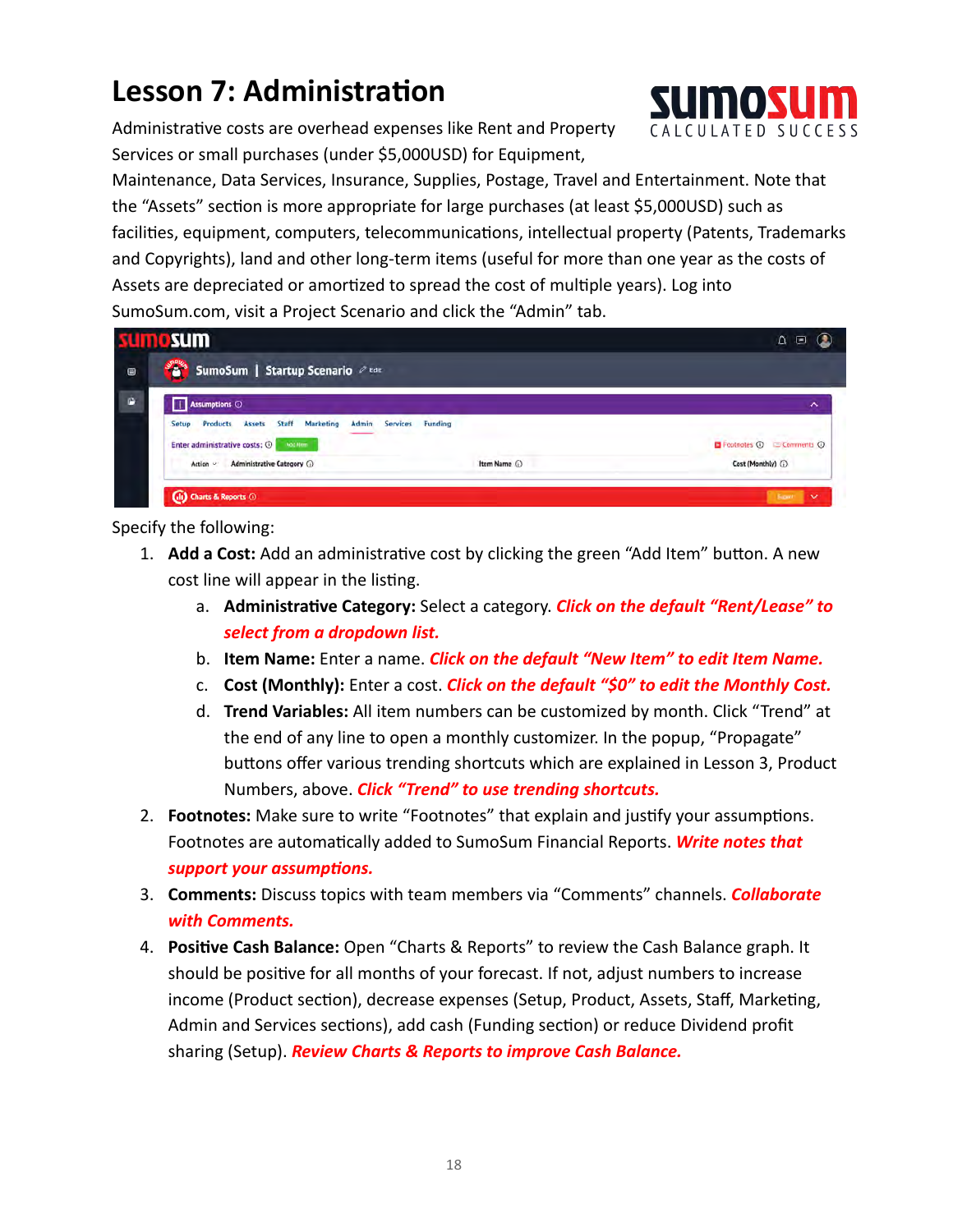## **Lesson 8: Services**



Service costs include Legal, Accounting, Financial Consulting, Business Consulting, Information Technology, Research &

Development and Testing. Log into SumoSum.com, visit a Project Scenario and click the "Services" tab.

| SumoSum   Startup Scenario 2 Edit                                                                     |                                            |
|-------------------------------------------------------------------------------------------------------|--------------------------------------------|
|                                                                                                       |                                            |
|                                                                                                       | $\sim$                                     |
| <b>Staff</b><br><b>Assets</b><br>Funding<br>Marketing<br>Admin<br><b>Services</b><br><b>And Herry</b> | Footnotes $\bigcirc$ E Comments $\bigcirc$ |
| Service Category (D)<br>Provider Name (                                                               | Cost (Monthly) (                           |
| (ii) Charts & Reports @                                                                               |                                            |

- 1. **Add Service Cost:** Add a service cost by clicking the green "Add Item" button. A new cost line will appear in the listing.
	- a. **Service Category:** Select a category. *Click on the default "Legal" to select from a dropdown list.*
	- b. **Provider Name:** Enter a name. *Click on the default "Consultant Name" to edit Provider Name.*
	- c. **Cost (Monthly):** Enter a cost. *Click on the default "\$0" to edit the Monthly Cost.*
	- d. **Trend Variables:** All item numbers can be customized by month. Click "Trend" at the end of any line to open a monthly customizer. In the popup, "Propagate" buttons offer various trending shortcuts which are explained in Lesson 3, Product Numbers, above. *Click "Trend" to use trending shortcuts.*
- 2. **Footnotes:** Make sure to write "Footnotes" that explain and justify your assumptions. Footnotes are automatically added to SumoSum Financial Reports. Write notes that *support your assumptions.*
- 3. **Comments:** Discuss topics with team members via "Comments" channels. *Collaborate with Comments.*
- 4. **Positive Cash Balance:** Open "Charts & Reports" to review the Cash Balance graph. It should be positive for all months of your forecast. If not, adjust numbers to increase income (Product section), decrease expenses (Setup, Product, Assets, Staff, Marketing, Admin and Services sections), add cash (Funding section) or reduce Dividend profit sharing (Setup). *Review Charts & Reports to improve Cash Balance.*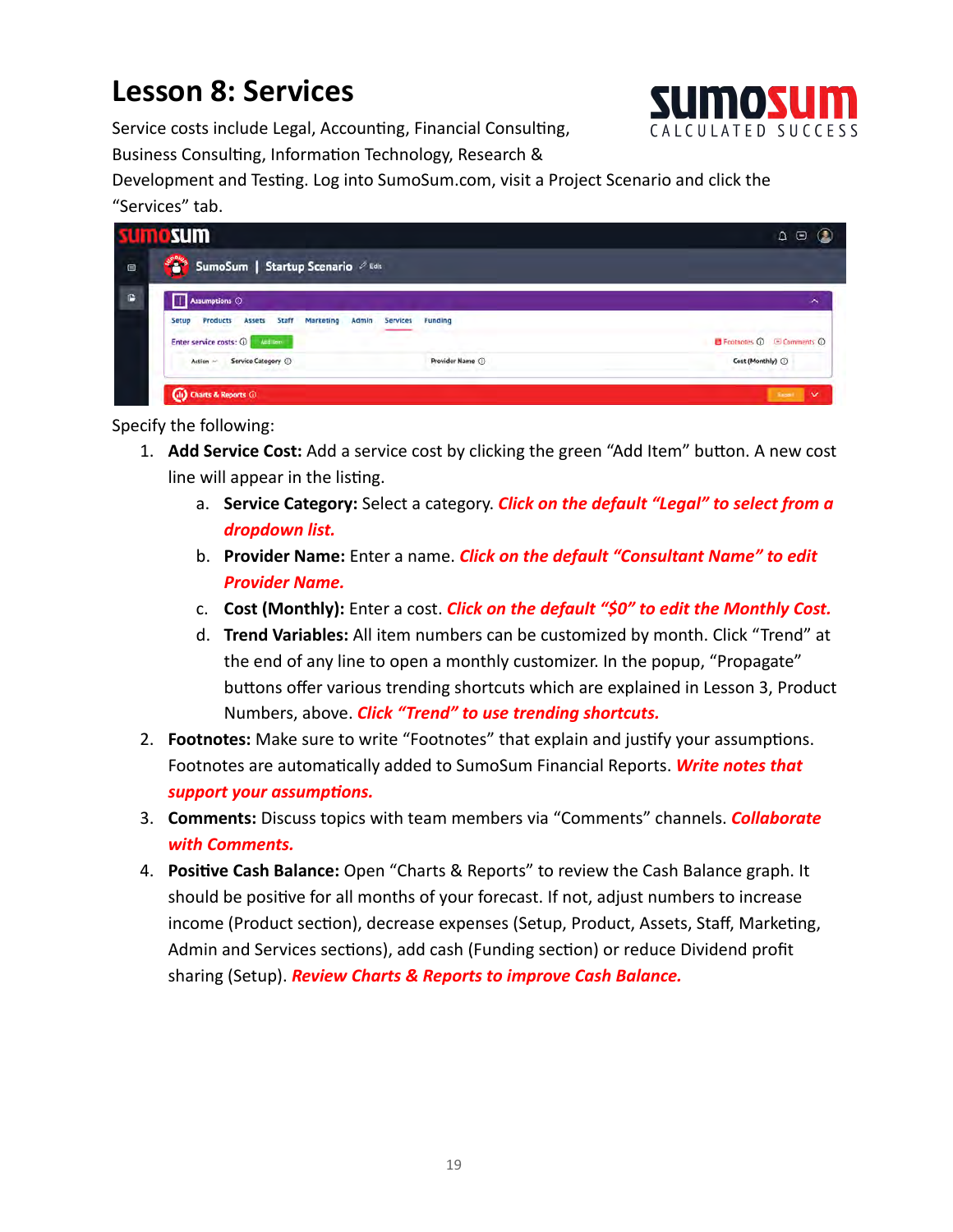## **Lesson 9: Funding**

 Funding resources can be provided by Equity (cash infusion in exchange for ownership) or Loan (cash infusion that is paid back at

a later date with interest). Nonprofit organizations can also be funded through Grants (funding given to an organization typically by a foundation, corporation, or government agency) or Donations (funding given by individuals). Log into SumoSum.com, visit a project scenario and click the "Funding" tab.

|                | <b>sumosum</b>                                                                                                                                                                          | ۵<br>$\boldsymbol{\Theta}$                                          |
|----------------|-----------------------------------------------------------------------------------------------------------------------------------------------------------------------------------------|---------------------------------------------------------------------|
| $\bullet$      | <b>STARKS</b><br>SumoSum   Startup Scenario 2 Edit                                                                                                                                      |                                                                     |
| $\blacksquare$ | Assumptions <sup>(D)</sup>                                                                                                                                                              | ㅅ                                                                   |
|                | Staff<br><b>Products</b><br><b>Marketing</b><br>Assets<br>Admin<br>Funding<br><b>Services</b><br>Setup<br>Enter funding variables: @ Wattern<br><b>Grant</b> Donation<br>Equity<br>Loan | <b>D</b> Footnotes $\overline{O}$ <b>El Comments</b> $\overline{O}$ |
|                | Equity Investment (<br>Action $\sim$                                                                                                                                                    | Amount ( Funding Date ( )                                           |

- 1. **Add Equity Funding (For-Profits):** Click the "Equity" tab then click the green "Add Item" button. A new funding line will appear in the listing.
	- a. **Equity Investment:** Enter the investor's name . *Click on the default "Investor Name" to edit the name.*
	- b. **Amount:** Enter a cash infusion amount. If infusions are done over time with multiple payments, create a separate line for each. *Click on the default "\$0" to edit the Infusion Amount.*
	- c. **Funding Date:** Enter the date of infusion. *Click on the default date to edit.*
- 2. **Add Loan Funding (For-Profits & Nonprofits):** Click the "Loan" tab then click the green "Add Item" button. A new funding line will appear in the listing.
	- a. **Loan Name:** Enter a loan name . *Click on the default "Loan Name" to edit the name.*
	- b. **Amount:** Enter the infusion amount. If infusions are done over time with multiple payments, create a separate line for each. *Click on the default "\$0" to edit the Infusion Amount.*
	- c. **Funding Date:** Enter the date of infusion. *Click on the default date to edit.*
	- d. **Payback Start Date:** Enter the beginning date when the loan will start being paid back. *Click on the default "Monthly" to edit.*
	- e. **Payback Interval:** Select a payback interval from the drop-down choices of Monthly, Quarterly or Annual . *Click on the default date to edit.*
	- f. **Pay Period (years):** Enter the number of years that the loan will be paid . *Click on the default "12" to edit.*
	- g. **Annual Interest %:** Enter the loan's interest rate as a percentage of the loan amount to be paid ("principal"). **Click on the default "0%" to edit.**

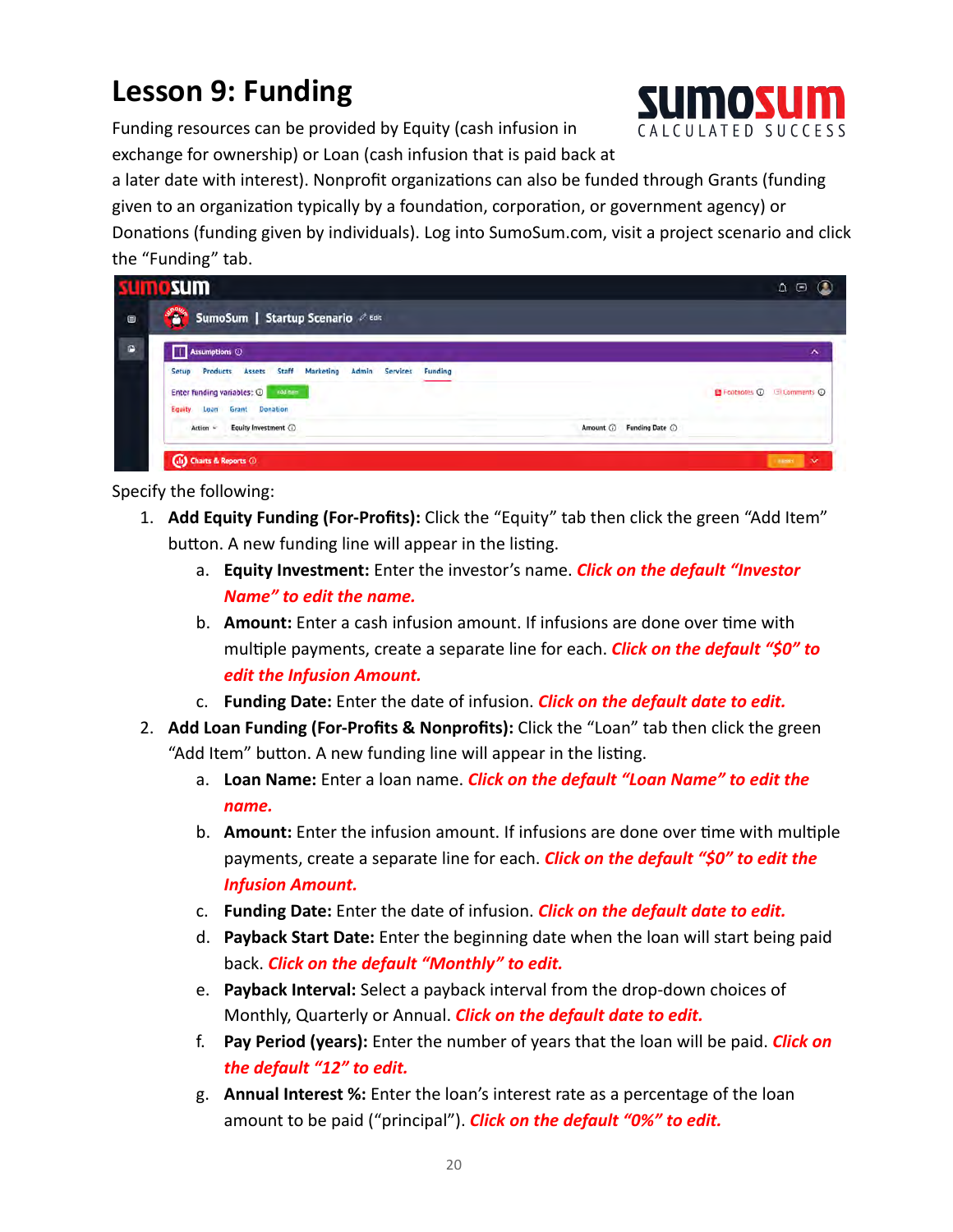- h. **Interest Type:** Select the type of loan interest from the drop-down choices of Simple or Compound. Simple Interest is a set interest charge computed as a percentage of principal irrespective of the balance of loan principal. Compound Interest is charged every loan period on the balance of the loan principal . *Click on the default "Simple" to edit.*
- i. **Compounds Per Year:** If compound interest is selected for Interest Type, a compounding term can be selected. *Click on the default "Annually" to edit.*
- 3. **Add Grant Funding (Nonprofits):** Click the "Grant" tab then click the green "Add Item" button. A new funding line will appear in the listing.
	- a. **Grant Name:** Enter the grant name. *Click on the default "Grant Name" to edit the name.*
	- b. **Amount:** Enter a cash infusion amount. If infusions are done over time with multiple payments, create a separate line for each. **Click on the default "\$0" to**  *edit the Infusion Amount.*
	- c. **Funding Date:** Enter the date of infusion. *Click on the default date to edit.*
- 4. Add Donation Funding (Nonprofits): Click the "Donation" tab then click the green "Add Item" button. A new funding line will appear in the listing.
	- a. **Donation Name:** Enter a donor name or a category of donor. Nonprofits typically have many donors, so separate line items for categories of donors is common. *Click on the default "Donation Name" to edit the name.*
	- b. **Amount:** Enter a monthly cash infusion amount. *Click on the default "\$0" to edit the Infusion Amount.*
	- c. **Trend Variables:** Donation amounts can be customized by month. Click "Trend" at the end of any line to open a monthly customizer. In the popup, "Propagate" buttons offer various trending shortcuts which are explained in Lesson 3, Product Numbers, above. *Click "Trend" to use trending shortcuts.*
- 5. **Footnotes:** Make sure to write "Footnotes" that explain and justify your assumptions. Footnotes are automatically added to SumoSum Financial Reports. Write notes that *support your assumptions.*
- 6. **Comments:** Discuss topics with team members via "Comments" channels. *Collaborate with Comments.*
- 7. **Positive Cash Balance:** Open "Charts & Reports" to review the Cash Balance graph. It should be positive for all months of your forecast. If not, adjust numbers to increase income (Product section), decrease expenses (Setup, Product, Assets, Staff, Marketing, Admin and Services sections), add cash (Funding section) or reduce Dividend profit sharing (Setup). *Review Charts & Reports to improve Cash Balance.*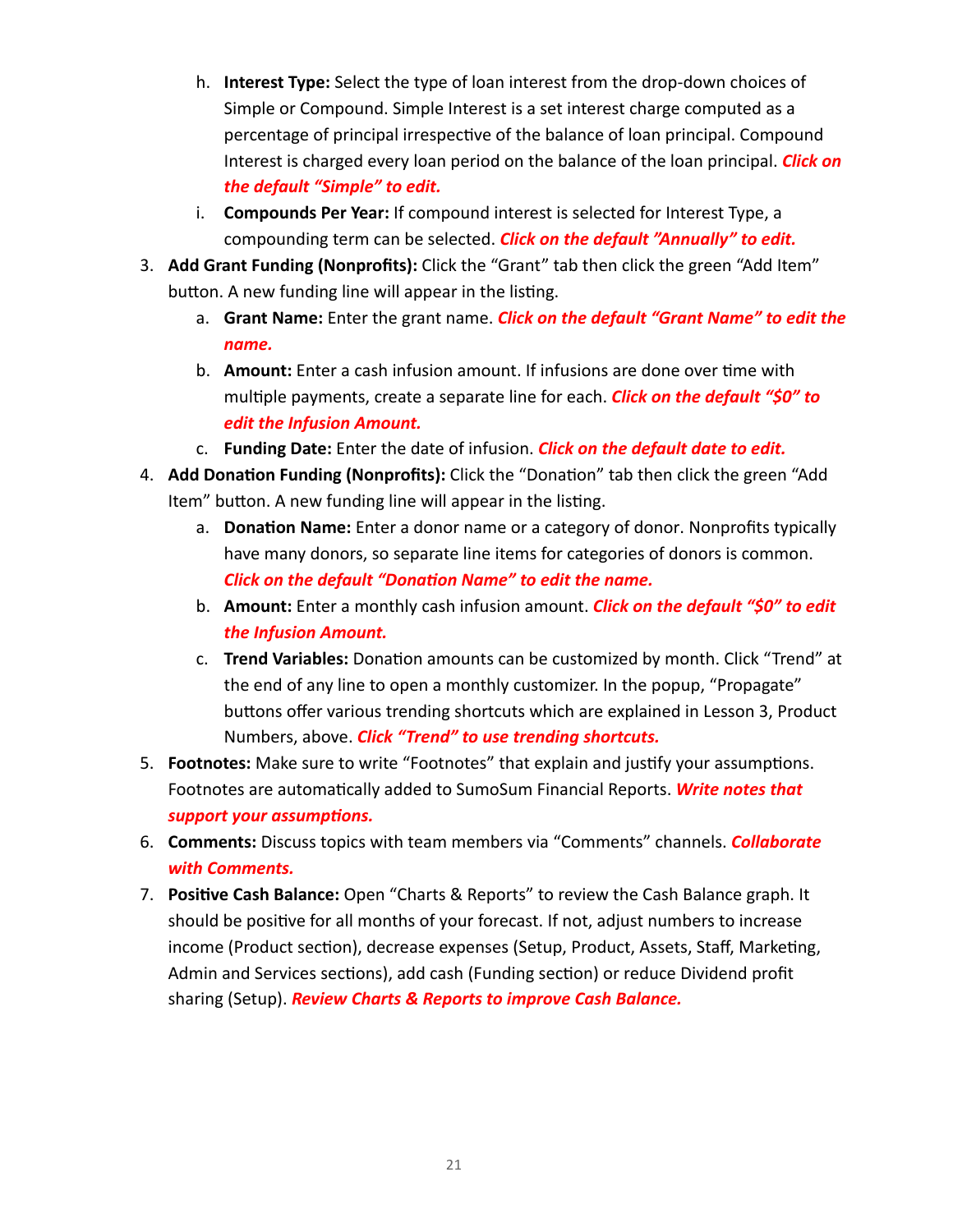## **Lesson 10: Charts Interpretation**



 SumoSum provides visual insight through Financial Charts. Tips to Interpret charts are offered below. Log into SumoSum.com, visit "Charts & Reports" and click the "Charts" tab to view 6 key charts:

#### **Summary View**

| xш | nosum                                                                                                        |                    | œ<br>$\Delta$ $\,\odot$ |  |  |  |
|----|--------------------------------------------------------------------------------------------------------------|--------------------|-------------------------|--|--|--|
| ⊜  | 3<br>SumoSum   Startup Scenario 2 Edit                                                                       |                    |                         |  |  |  |
| P  | Assumptions (                                                                                                | v                  |                         |  |  |  |
|    | (ii) Charts & Reports ©                                                                                      |                    | Extern<br>⌒             |  |  |  |
|    | <b>Reports</b><br>Charts                                                                                     |                    |                         |  |  |  |
|    | <b>Income vs Expenses</b><br>All<br>Income<br><b>Cash Balance</b><br><b>Cash Flow</b><br><b>Use of Funds</b> | <b>Burn Rate</b>   |                         |  |  |  |
|    | Income vs Expenses @                                                                                         | Income Breakdown ( | Cash Balance (          |  |  |  |
|    | Income <b>D</b> Expenses                                                                                     |                    | Cash Balance            |  |  |  |
|    |                                                                                                              |                    |                         |  |  |  |
|    |                                                                                                              | See legends        |                         |  |  |  |
|    |                                                                                                              |                    |                         |  |  |  |
|    | Cash Flow <sup>(1)</sup>                                                                                     | Use of Funds @     | Burn Rate ©             |  |  |  |
|    | Cash Flow                                                                                                    |                    | <b>Burn Rate</b>        |  |  |  |
|    |                                                                                                              |                    |                         |  |  |  |
|    | -------------------                                                                                          | See legends        |                         |  |  |  |
|    |                                                                                                              |                    |                         |  |  |  |
|    |                                                                                                              |                    |                         |  |  |  |

#### **Cash Balance**

 This chart shows an aggregated balance of monthly cash on hand. The goal of this chart is to show that there is adequate cash to pay for costs. Questions to consider:

- At any point is the balance a negative number?
- Is there a positive trend of increasing cash?
- Does the cash balance decrease at any time? If so, why?

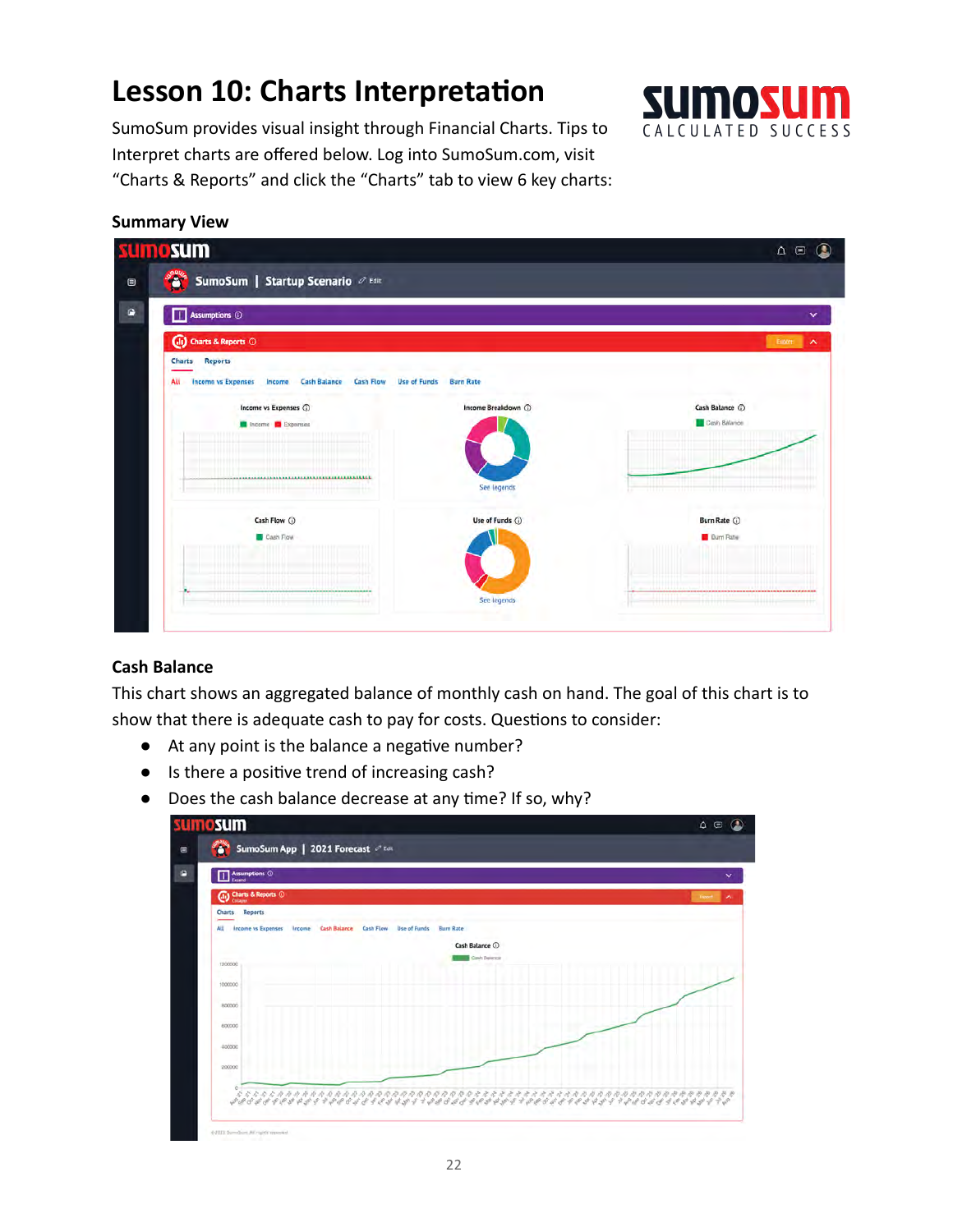#### **Income Breakdown**

This pie chart shows relative levels of product income. This chart offers insight on which products are the real drivers of a company's profit. Questions to consider:

- Which products are most important and why?
- Are any products related to each other? If so, how?
- Are there any products that should be eliminated?



#### **Income vs Expenses**

 This bar chart compares monthly income (green) to expenses (red). Ideally you're looking for more green than red as this demonstrates profit. Questions to consider:

- Do trends like seasonal sales or long-term performance look right?
- Does the monthly relationship between Income and Expenses look right?
- If something looks questionable, do Footnotes adequately explain the outcome?

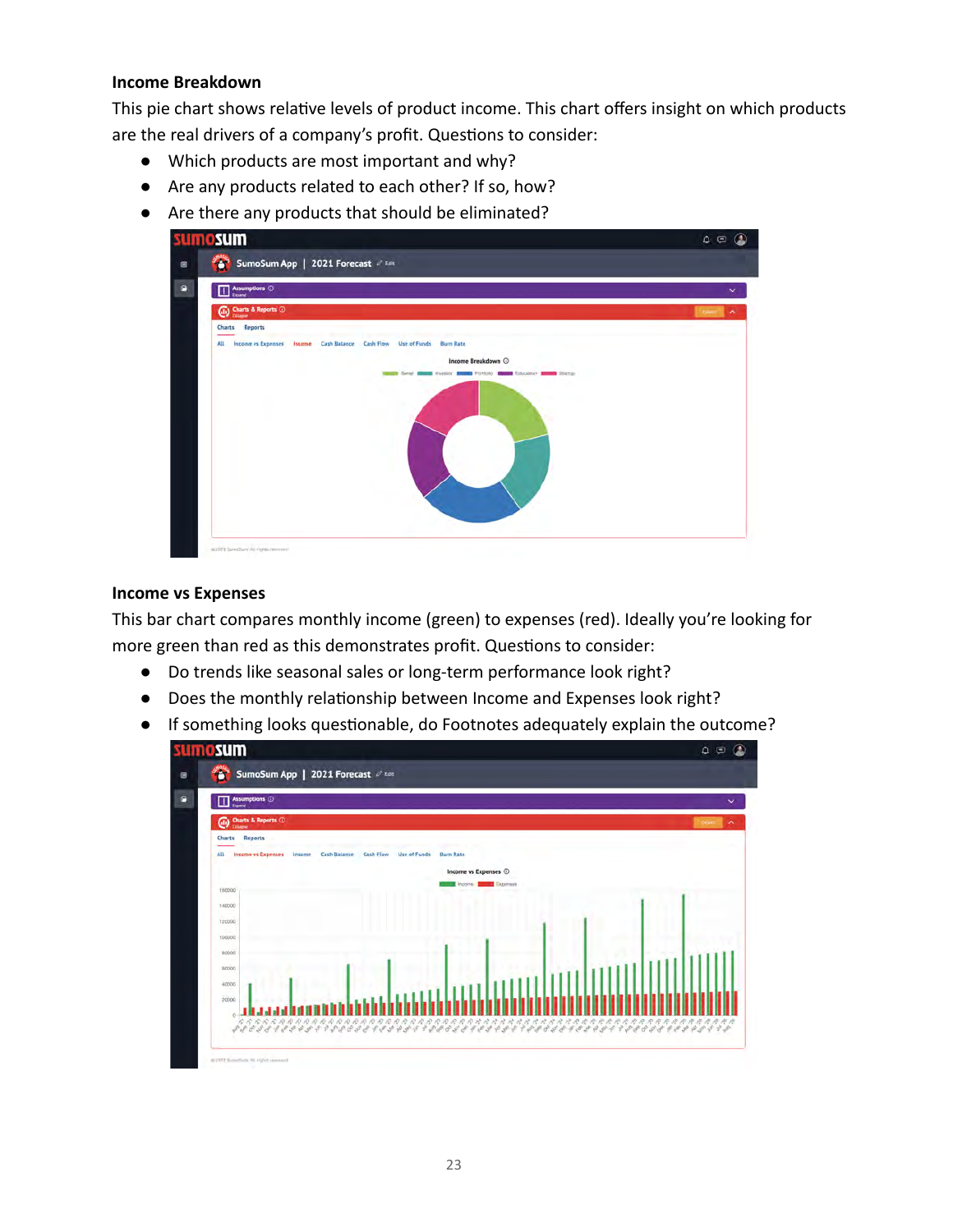#### **Cash Flow**

 This chart shows the increase or decrease in the amount of cash that a business has each month. Green indicates a positive monthly increase while red indicates a monthly decrease. Questions to consider:

- Is there a positive trend of increasing cash?
- Does any month show a negative cash flow? If so, why?
- $\bullet$  Does the cash flow decrease at any time? If so, why?



#### **Use of Funds**

This chart shows relative levels of expenditures for Products, Assets, Employees, Owner's Draw, Marketing, Administration and Services. This chart offers insight into the most important const centers of a company. Questions to consider:

- Are relative cost percentages consistent with the intended business operations?
- Do proportions between cost centers look right?
- If something looks questionable, do Footnotes adequately explain the outcome?

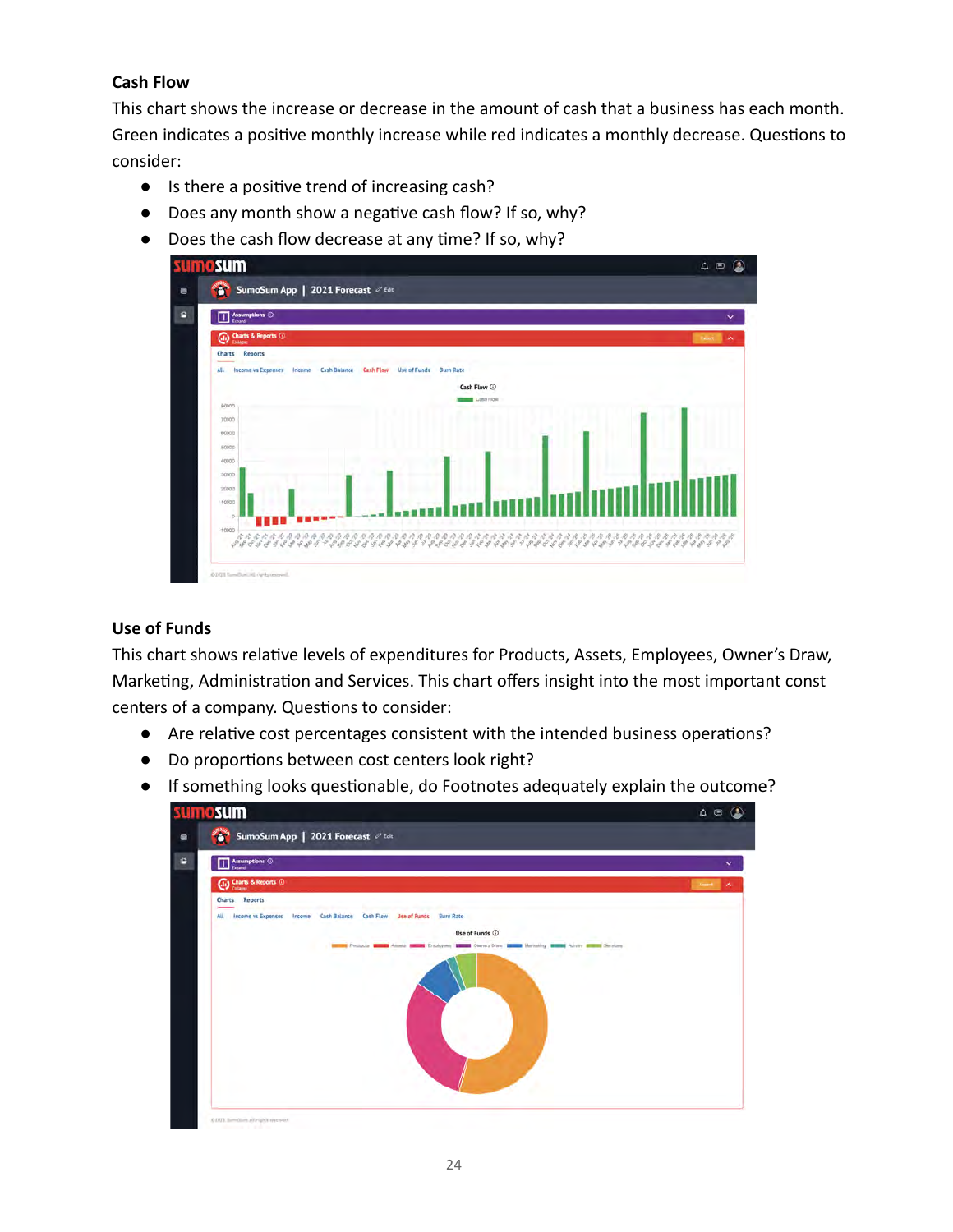#### **Burn Rate**

 This chart shows the resources necessary to pay for monthly expenses including COGs, sales commissions, employee wages, employee benefits, owner's draw, asset purchases, marketing, administrative costs, services, interest, dividends and taxes. Questions to consider:

- Do trends like seasonal costs look right?
- Are there any big jumps in costs? If so, why?
- If something looks questionable, do Footnotes adequately explain the outcome?

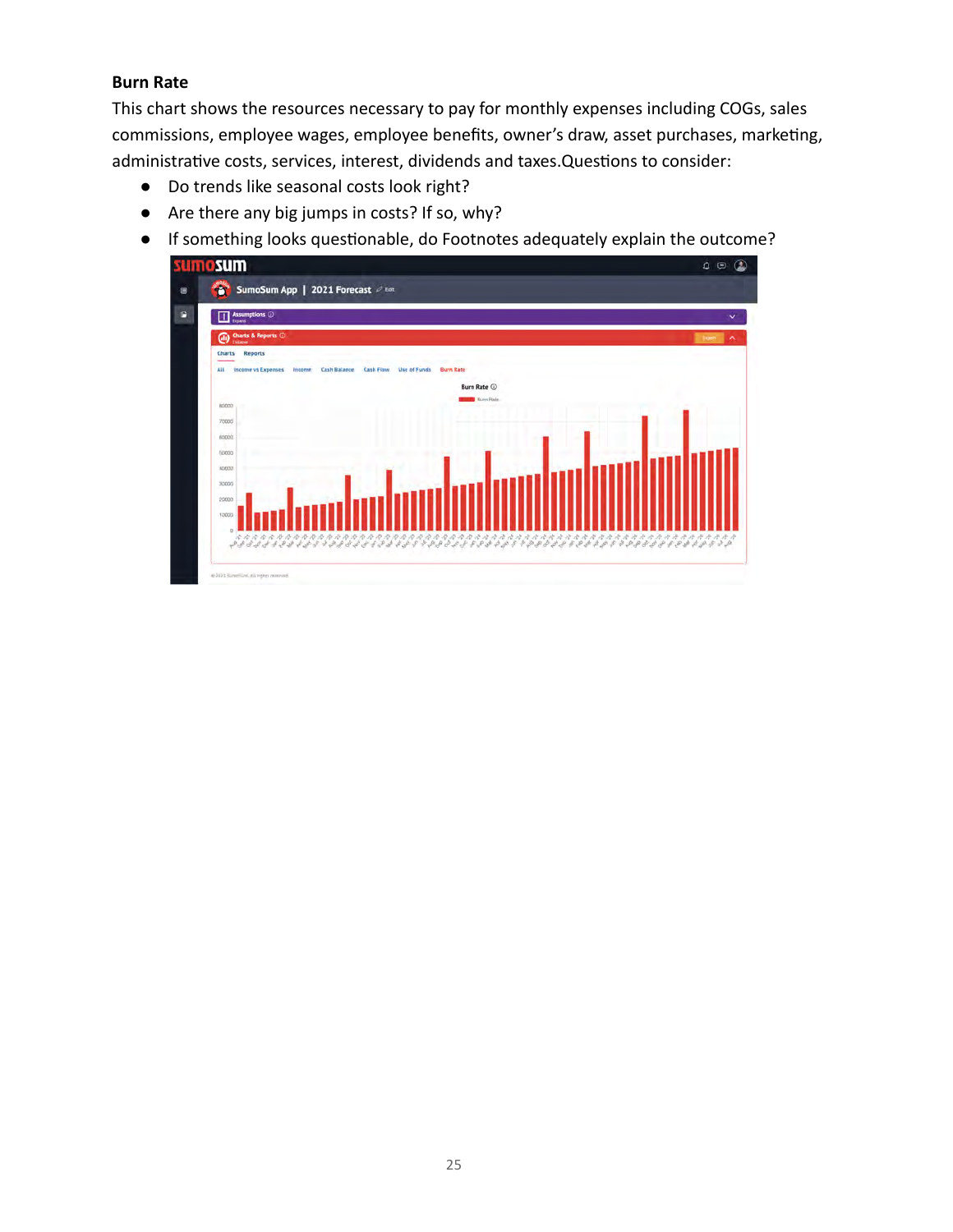### **Lesson 11: Reports Interpretation**



Page 1

 Financial forecasts include three key reports: Income Statement, Cash Flow Statement and Balance Sheet. Log into SumoSum.com,

visit "Charts & Reports" section and click the "Reports" tab to see the following:

|              | <u>ımosum</u>                                                                                          | Θ<br>Δ.            |
|--------------|--------------------------------------------------------------------------------------------------------|--------------------|
| $\bullet$    | SumoSum   Startup Scenario                                                                             |                    |
| $\mathbf{r}$ | Assumptions <sup>(1)</sup>                                                                             | $\checkmark$       |
|              | (di) Charts & Reports ©                                                                                | <b>Export</b><br>ㅅ |
|              | <b>Charts</b><br><b>Reports</b><br><b>Cash Flow</b><br><b>Balance Sheet</b><br><b>Income Statement</b> |                    |

### Tips on Reading an Income Statement

Drafted Tue Sep 28 2021 12:14 00 PM

An Income Statement is a financial report that shows profit (or loss) over a period of time. The formula is simple: Income - Expenses = Profit.

#### SumoSum - Startup Scenario Financials (Aug 2021 - Aug 2026)

| <b>Income Statement</b>      |                | Year 1       |               |                |                |                                                |                  |              |              |              |                         |                       |                |
|------------------------------|----------------|--------------|---------------|----------------|----------------|------------------------------------------------|------------------|--------------|--------------|--------------|-------------------------|-----------------------|----------------|
|                              | Aug - 2021     | Sep - 2021   | Oct - 2021    | Nov - 2021     | Dec - 2021     | $Jm - 2022$                                    | Feb - 2022       | Mar - 2022   | Apc - 2022   | Moy - 2022   | $Jun - 2022$            | $-t = 2022$           | 2021-2022      |
| <b>INCOME</b>                |                |              |               |                |                |                                                |                  |              |              |              |                         |                       |                |
| Green Sales                  | 512.550        | 515, 180     | 519.530       | 523,120        | 525, 520       | 530,250                                        | 533,530          | 537 610      | 541 590      | 545-510      | 551,530                 | 566-8507              | 6 355 420      |
| <b>ISWee Centrifuenorist</b> | ū.             | n            | Ü.            | ū.             | $\Omega$       | $\overline{0}$                                 | $\alpha$         | O.           | 0            | $\Omega$     | $\Omega$                | $\Omega$              | $\overline{0}$ |
| Unforce & Allows certi-      | 25.500         | 25500        | 25 500        | 25.900         | 25 500         | 95 500                                         | 25.500           | 25:500       | 25,500       | 25 500       | 25.500                  | 25 500                | 305,000        |
| <b>Use Sales</b>             | 3407.150       | 3490 (66).   | D494 130      | 5497.520       | $-501.120$     | 5504,750                                       | 5508 430         | 5512.378     | 3510.190     | 3521 110     | \$525,030               | 5530,950              | 55,050,199     |
| Cost of Goods                | 550            | 1505         | 2.3/3         | $-3.221$       | 4.080          | 4.055                                          | 5.850            | 5705.        | 7730         | 8873         | 10.015                  | 11.159                | 57218          |
| Interest Income              | $\alpha$ .     | 265.60       | 335.79        | 459.58         | 584 0B         | 709.97                                         | 03529            | C/VZ I       | 1 000 7k     | 1.218.22     | 134775                  | 1478.34               | 9 285 7%       |
| <b>NUCCEPTION</b>            | Nell 500       | 1480.850.65  | D492, 101 79  | 34'94, 856' 53 | 3497 624 63    | 5500, 154 27                                   | Boos 405 29      | 5505477.4    | ES09.549.74  | IS13:455:22  | ES17-361-75             | ES21-259.34           | 55,032,407.75  |
| TIPENSES                     |                |              |               |                |                |                                                |                  |              |              |              |                         |                       |                |
| Telefield & Support          | 9,400          | 互相自          | 0.400         | 9,486          | 0.400          | 9400.                                          | 0.800            | 0.300        | 6.4001       | 0.400        | 9400                    | 0.400                 | 112,800        |
| monyee Banets                | 1,129          | 1.199        | 1:199         | 1.120          | I 178          | 1,128                                          | 1,120            | 1,320        | 1.199        | 1.128        | 1.128                   | <b>f.178</b>          | 13,334         |
| Payroll Texes                | 845            | $n_{47}$     | nu.           | <b>BAY</b>     | 845            | 846                                            | 846              | 845          | nuv          | 84/5         | 846                     | 845                   | 10152          |
| Limiter's Draw               | $\overline{u}$ | ū.           | ũ.            | ü.             | $\overline{u}$ | U.                                             | $\boldsymbol{0}$ | 0            | ū.           | $\alpha$     | $\overline{\mathbf{u}}$ | 0                     | i0             |
| Philessona Shrivens          | 1,000          | 3,000        | 1,000         | 1,000          | 1,000          | 1.000                                          | 1,000            | 1,000        | 1,000        | 1.000        | 1.000                   | 1.000                 | 12000          |
| <b>Markwring</b>             | 0.530          | 81,5341      | irsut.        | 0.598          | 8538           | 8.530                                          | 8530             | 0.530        | 0.530        | 8.510        | 8530                    | 8.590                 | 102,350        |
| Flent Costale                | 1,000          | 3.7893       | 1,000         | 1,000          | <b>E.000</b>   | 1,000                                          | 1,000            | 1,000        | 1,000        | 1.000        | 1.000                   | 1,000                 | 12000          |
| PRODUCT EXPIRE               | $\mathbf{D}$   | $\mathbf{B}$ | Ü.            | $\mathbf{B}$   | $\mathbf{a}$   | $\,$ 0 $\,$                                    | $\mathbf{0}$     | Ù.           | $\mathbf{u}$ | D.           | $\alpha$                | $\boldsymbol{\Omega}$ | $\alpha$       |
| Enverter                     | $200 -$        | <b>DOM:</b>  | (Kika         | 200            | 200.           | 200                                            | 209              | 000          | 200          | 2988         | 200                     | $200 -$               | 2,409          |
| Maintenance                  | 27             | 27           | 22            | 21             | 27             | $\overline{\mathcal{R}}\overline{\mathcal{E}}$ | 27.              | 97           | 27.          | $22 -$       | 21                      | $2\bar{I}$            | 325            |
| Pepperation & Arrantization  | 7833           | 2.15h        | 21%           | 2.165          | 2198           | 2105                                           | 2.195            | 2,195        | 2.195        | 2.195        | 2155                    | 2.16x                 | 24.223.64      |
| <b>Mille son new</b>         | 2001           | POL          | 2001          | <b>CHIL</b>    | 200            | 200                                            | 200              | 2001         | 200          | 2001         | 200                     | 200                   | 2,400          |
| If domining an and the vice  | 135            | TMG          | IA/a          | <b>BSG</b>     | 165            | Lis                                            | 155              | 135          | Tik5         | 13.0         | 10h                     | 135                   | 1.620          |
| Utilies                      | 60             | $\approx 0$  | 60            | ö0.            | 50             | w                                              | 140.             | MA.          | 1d           | <b>OUT</b>   | 50                      | 50                    | 600            |
| <b>UP 60 HOOURS</b>          | M              | 50           | λü            | AO.            | 50             | 60.                                            | 50               | lai.         | $60 -$       | na.          | 60.                     | 50                    | 600            |
| Policique & Shopping         | ö.             | ×            | $\alpha$      | $\alpha$       | $\Delta$       | $\alpha$                                       | h                | $\Delta$     | G.           | N            | à.                      | A.                    | 60.            |
| 3 4 0 10 11                  | $\sigma$       | U.           | 0             | v              | n              | -0                                             | 0.               | Ù.           | 0            | $\theta$     | v.                      | $\boldsymbol{B}$      | ñ              |
| Enterta control              | 300            | 300          | 500           | 1500           | 300            | 300                                            | 300              | 000          | 1500         | 300          | 380                     | 300                   | 3,500          |
| <b>CTI-Rt</b>                | $\overline{0}$ | <b>VI</b>    | U.            | Ö              | O.             | $\theta$                                       | $\mathbf{B}$     | ö.           | $\mathbf{u}$ | o            | ø                       | $\alpha$              | $\mathcal{D}$  |
| Liven Interest.              | $\alpha$       | $\alpha$     | o.            | $\mathbf{0}$   | D.             | $\ddot{o}$                                     | $\theta$         | 0            | $\alpha$     | $\sigma$     | 0                       | D.                    | $\ddot{o}$     |
| <b>FOTAL ETREMENT</b>        | 222.549.00     | 03% from     | 25,055        | <b>729,000</b> | 62h 066        | \$25,050                                       | \$25,000         | 125 000      | 225,000      | 25.055       | \$25,055                | \$25,055              | \$258,07/038   |
| Pre-Tax (yet lineamer        | 463'558.57     | 4.04.024.05  | 457.035.79    | 469,792.53     | 472 558 83     | 475,428.27                                     | 478,339.29       | 485.411.1    | 484,453.74   | 488,389.22   | 452,295.75              | 405 203 34            | 5,733,012.42   |
| Emmal ed Taxes on tonome.    | 102.242.70     | 102.515.54   | 153,452.53    | 164.427.59     | 155,395.01     | 168/355 S                                      | 157.410.75       | 158,453,851  | 105,559.01   | 170.935.25   | 172,383.61              | 173 571 17            | 2.005.014.00   |
| <b>Ghirld</b>                | 0              | $\alpha$     | o.            | G.             | D.             | $\theta$                                       | $\sigma$         | 0            | $\alpha$     | $\sigma$     | ø                       | D.                    | $\ddot{o}$     |
| Donal or at                  | ō              |              | ö             | <b>B</b>       | D.             | $\ddot{\phantom{0}}$                           | $\Omega$         | ö            | n            | $\alpha$     | 6                       | n                     |                |
| Hyuston Dividende            | o.             | n            | U.            | D.             | D              | $\ddot{o}$                                     | $\mathbf{X}$     | o.           | $\alpha$     | $\Omega$     | o                       | $\overline{\Omega}$   | $\theta$       |
| NET PROFIT                   | 5301.507.931   | 2301 011 05  | (3803 573 26) | 130535515      | (307 152 72)   | <b>5305/028.38</b>                             | S3 10 1000 54    | \$312.917.22 | 1014.914.45  | 0317-952.551 | 7019-99224              | \$322,532.17          | \$5.725 V78 D7 |
|                              |                |              |               |                |                |                                                |                  |              |              |              |                         |                       |                |

**1. Find the Bottom Line** (It's easy—it's at the bottom): It's good to see a positive Net Profit number each Period. That means the company earned more than it spent during the period. If the bottom line is enclosed in parentheses which means the company had a loss

Made at SumpSum.com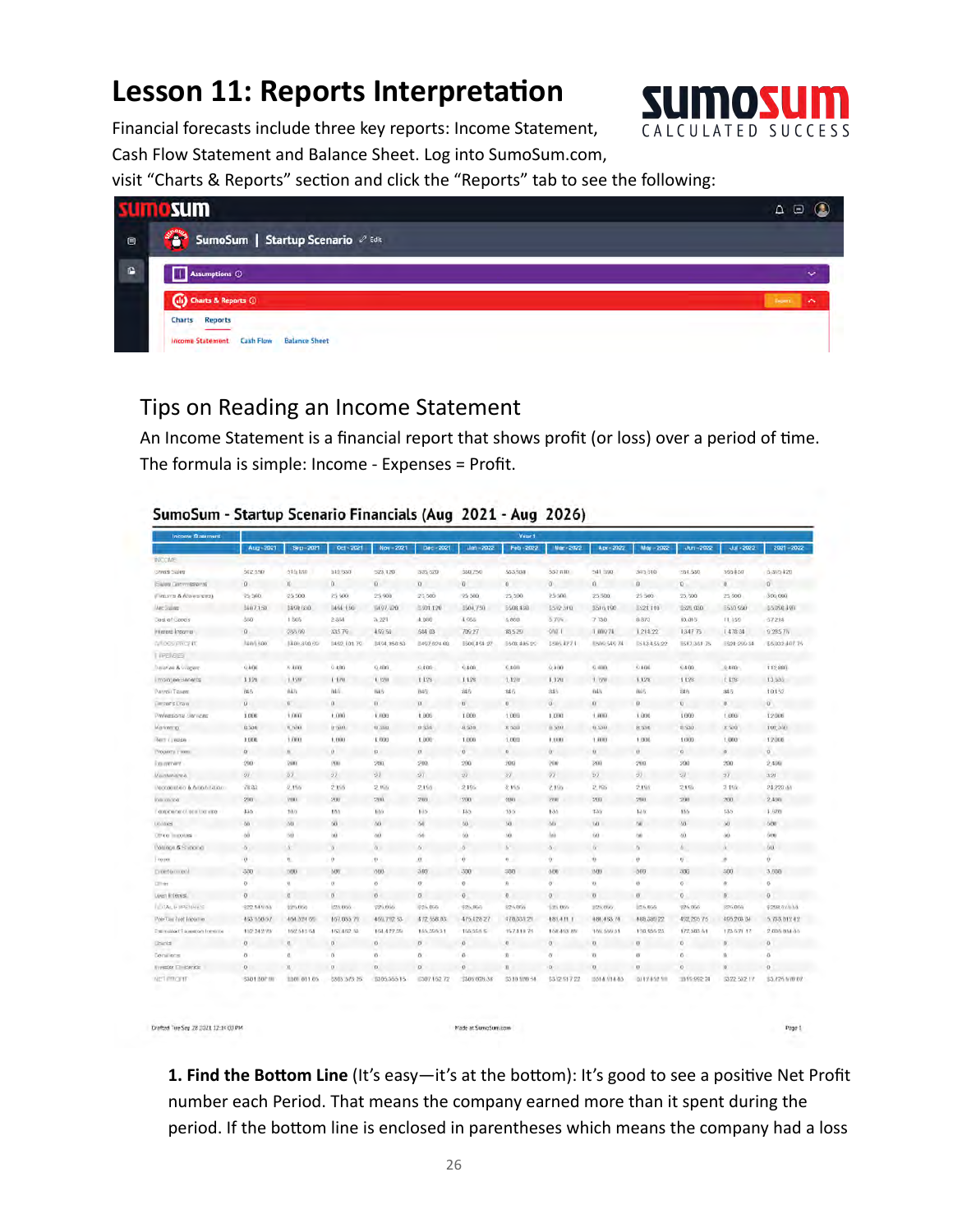for the period. Sometimes new companies have high start-up costs and do not expect to immediately turn a profit. Or maybe the business is seasonal, like retail or agriculture where costs are initially and sales come in later periods. If there's a projected loss, find out why and whether there's a plan to make a profit in the future.

 **2. Look at Sources of Income:** Do they make sense for the business? Ideally income is consistent and predictable over time. For example, crowd-funding "sales" only happen once, which doesn't support the idea of sustainable sales. Are income estimates adequately justified in Footnotes?

 **3. Look at Expense Categories:** Are they logical? Is anything missing that you would expect to see? For example, if the business has a hundred employees and you don't see rent or a facilities asset, find out why. Are expense estimates adequately justified in Footnotes?

 **4. Look at the Biggest Expenses:** If it's a service business, expect to see a large number for salaries. If it's a manufacturing business, COGS might be a significant number. On the other hand, what if you know the company has only three employees but the salary line is extremely high? Is someone being overpaid? Or what if you see high interest expenses? Question why the company is borrowing money, from whom, and whether they're paying a reasonable rate. Are expense estimates adequately justified in Footnotes?

 **5. Compare "Year-Over-Year" Trends:** Income Statements usually have separate columns showing figures for multiple years. Are growth percentages for sales justified in Footnotes? Are expense reductions like COGS justified in Footnotes?

6. Question Relationships Between Numbers: Look for relationships between numbers that should logically exist. For example, do costs track with trends in sales? Do facilities track with staffing?

 **7. Read the Footnotes:** Financial forecasts are typically made to paint a rosy picture. The key to reading financials is reading the footnotes to determine whether the assumptions behind projections are reasonable.

#### Income Statement Definitions

To understand Income Statement line items, see the definitions below:

#### **INCOME**

 **Gross Sales:** Revenue from all product and service sales.

**(Sales Commissions):** Reduction from a percentage of sales that a sales representative earns on sales.

**Returns & Allowances):** Reduction from returned items, theft and other losses.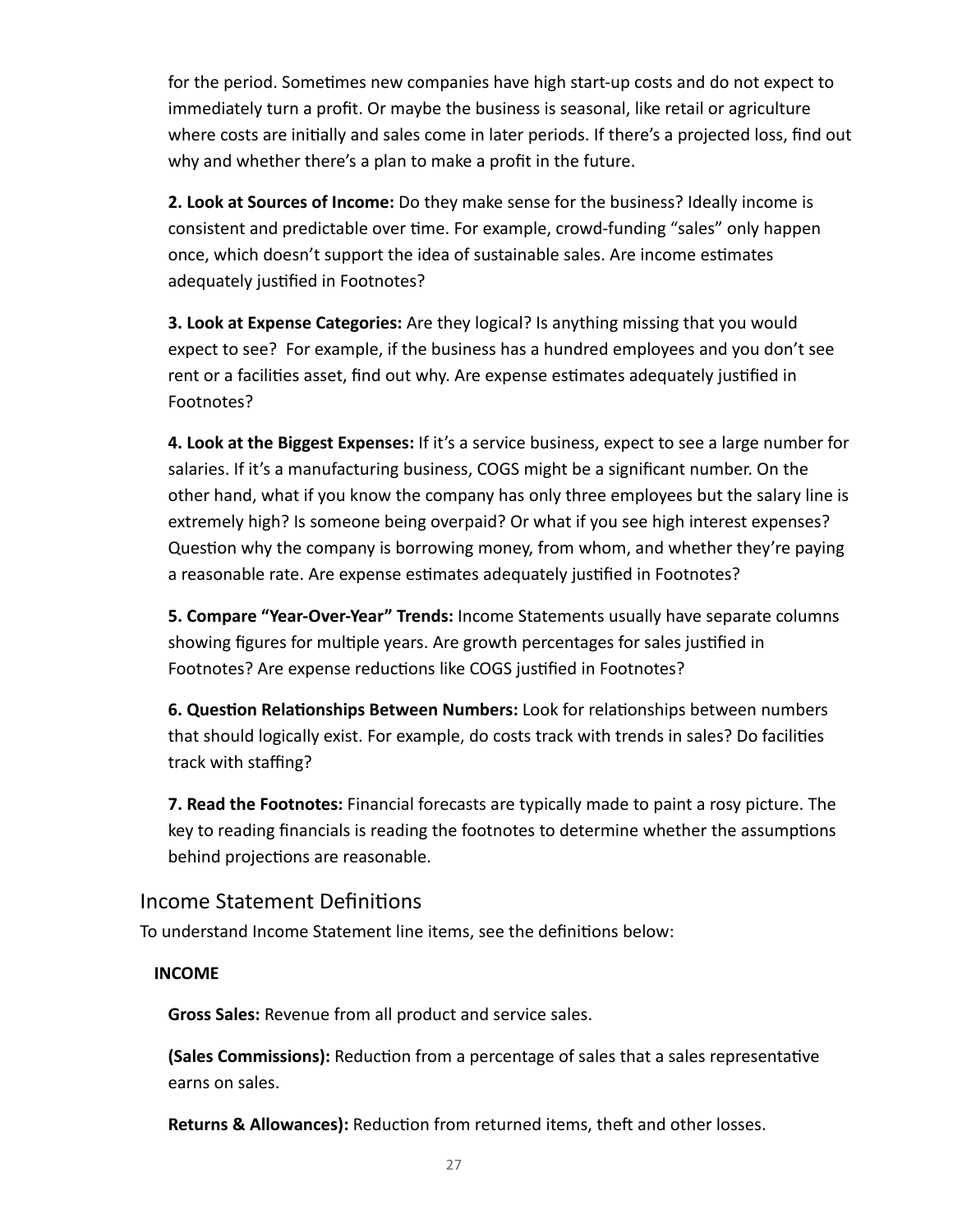**NET SALES:** Revenue adjusted for Sales Commissions and Returns & Allowances.

 **Cost of Goods:** Cost of Goods Sold ("COGS") is the "direct costs" or amount of money required to make a product. This includes materials, labor and shipping (including shipping is referred to as a "landed" cost). COGs do not include equipment, facilities and other overhead costs.

 **Interest Income:** Interest earned from cash reserves held in interest-bearing accounts.

 **GROSS PROFIT:** NS - COGS + II.

#### **EXPENSES**

 **Salaries & Wages:** The amount paid to employees.

**Employee Benefits:** Employee benefits such as unemployment and workers compensation insurance, health care, dental coverage and retirement contributions.

**Payroll Taxes:** Employer-paid tax contributions and unemployment insurance.

 **Owner's Draw:** The amount paid to owners.

**Professional Services:** Expenses including Legal, Accounting, Financial Consulting, Business Consulting, Information Technology, Research & Dev and Testing.

**Marketing:** Expenses related to selling such as public relations, advertising and promotional programs.

**Rent / Lease:** Expenses such as office and facilities rent and leasing.

 **Property Fees:** Expenses such as property management, dues, trash services, etc.

 **Equipment:** Expenses for small equipment purchases (less than \$5,000USD).

 **Maintenance:** Expenses like janitorial services.

**Depreciation & Amortization:** Expenses for large asset purchases (over \$5,000USD) are spread over the asset's useful life. "Fixed assets" (e.g., facilities and equipment) are "depreciated" while "intangible assets" (e.g. patents, trademarks and copyrights) are "amortized."

 **Insurance:** Includes general liability, commercial property, commercial automobile, business income and professional liability. Key person and data breach insurance are also common. Workers compensation insurance is accounted for in Employee Benefits.

 **Telephone / Data Service:** Expenses including Internet data, cable and phone services.

**Utilities:** Expenses such as electricity and gas services.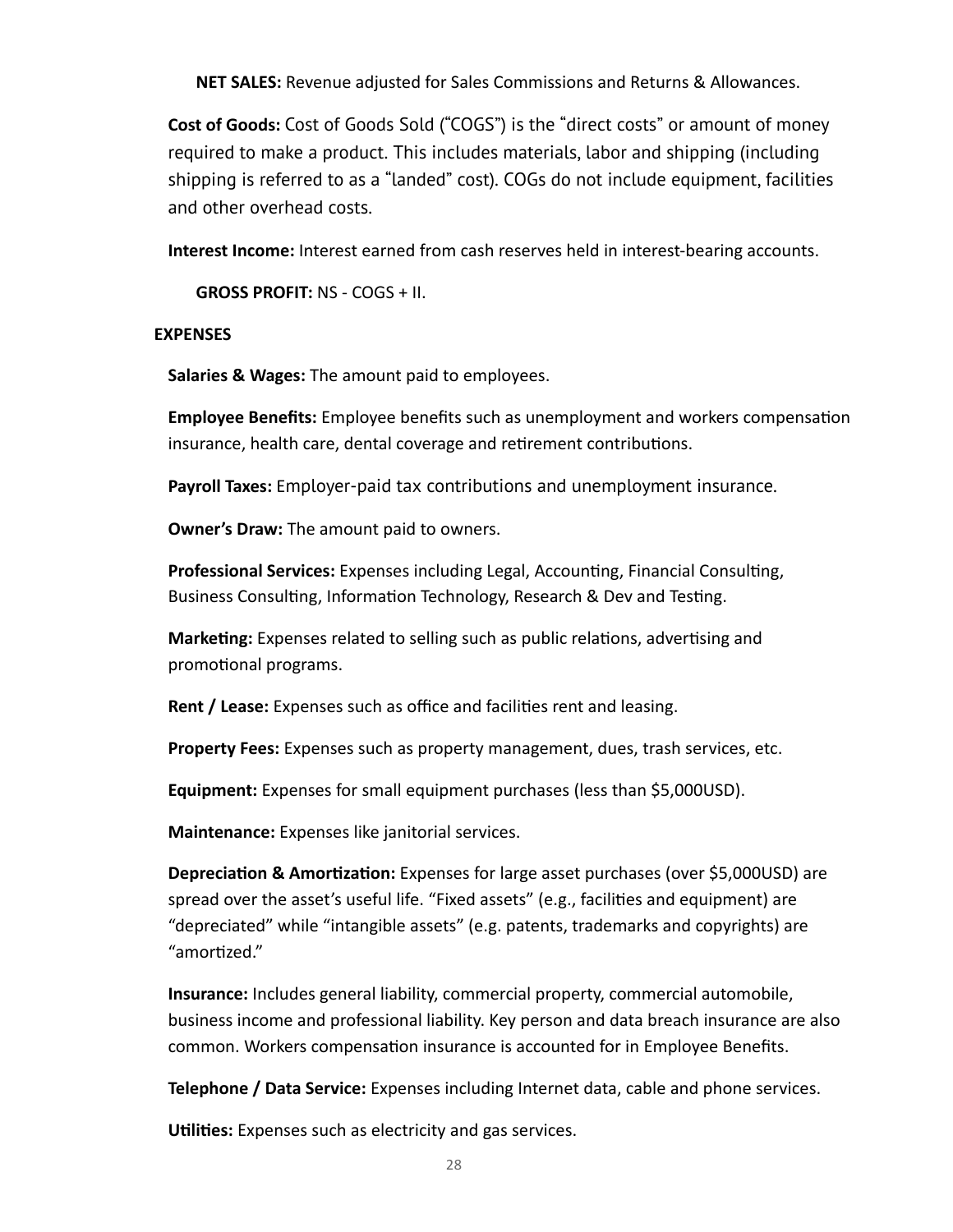**Office Supplies:** Expenses for items that need to be refilled or replaced such as printer ink, paper clips, paper, pens, staples, record keeping supplies, janitorial supplies, break room supplies, etc.

 **Postage & Shipping:** Expenses such as postage, envelopes, P.O. Box rental, delivery and messenger services.

**Travel:** Expenses for traveling for the purpose of conducting business-related activities such as airfare, lodging, transport services, cost of meals and tips, and use of communications devices.

 **Entertainment:** Allowable expenses for work-related meals and entertainment vary. Examples of 100% deductible: A company-wide holiday party or food included as taxable compensation to employees. Examples of 50% deductible: A meal with a client where work is discussed, employee meals while traveling, employee meetings, food for a board meeting or dinner provided for employees working late.

 **Other Expenses:** Expenses unique to specific industries such as technology licensing, research & development, gains/losses on investments and foreign exchange impacts.

 **Loan Interest:** Interest expenses to service loans. Payments for loan principal are NOT recognized in Income Statements and instead are recognized in Balance Sheet Liabilities.

 **TOTAL EXPENSES:** The sum of all Expenses noted above.

 **Pre-Tax Net Income:** Gross Profit - Total Expenses.

**Estimated Taxes on Income:** Taxes charged on Pre-Tax Net Income.

**Grants:** Financial resources given to a nonprofit typically by a foundation, corporation or government agency seeking to fund a specific type of program.

**Donations:** Financial resources given to a nonprofit typically by individuals, companies and trusts.

**Investor Dividends:** A portion of a company's profit paid to shareholders.

 **NET PROFIT:** For-profits: PTNP - ET - ID. Nonprofits: PTNP - ET + G + D.

### Tips on Reading a Cash Flow Statement

 A Cash Flow Statement is a financial report that tells you how much cash is entering and leaving your business in a given period. The formula is simple: Cash Receipts - Cash Disbursements = Cash Flow.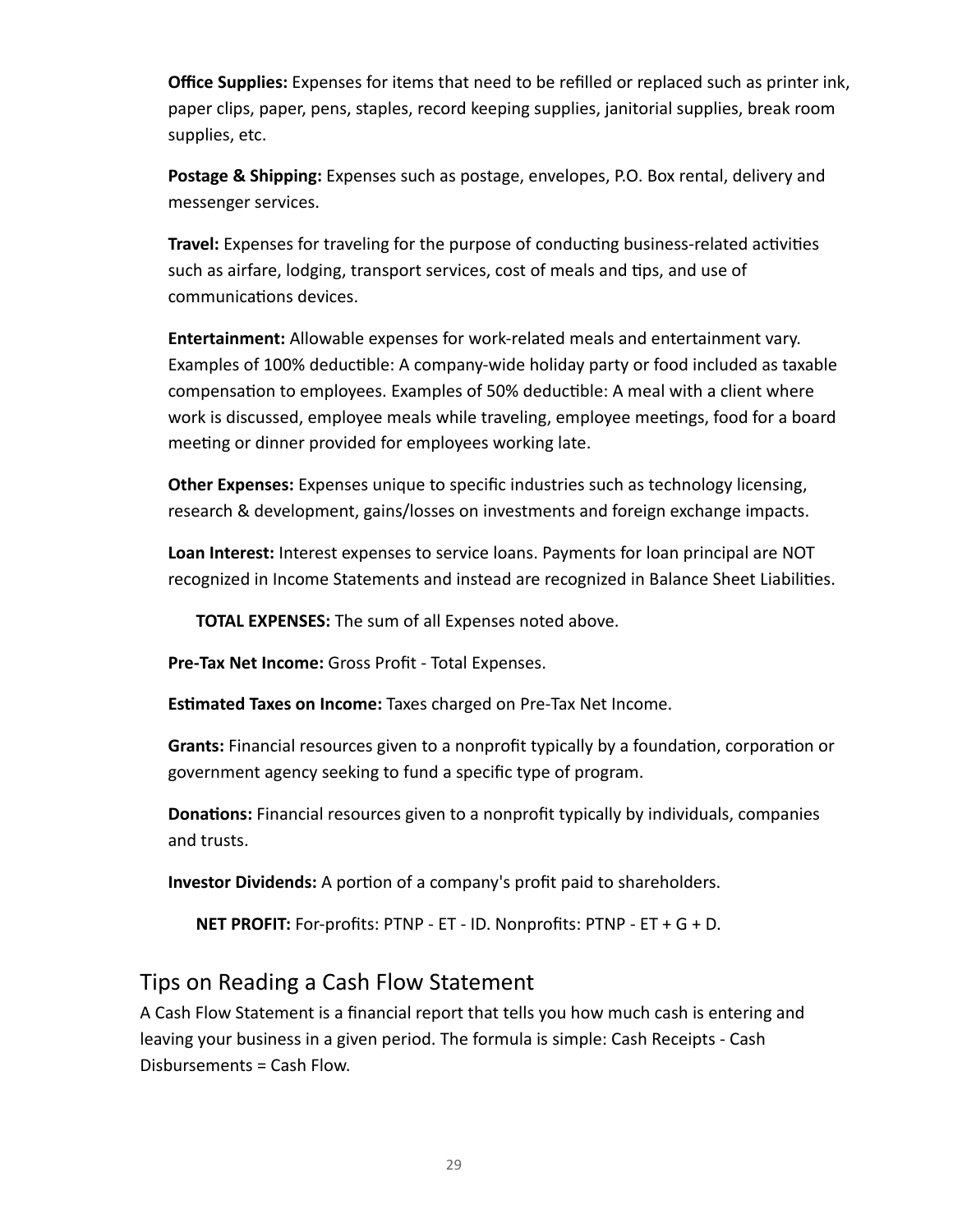| Cash Flow                    | Yutar <sub>1</sub> |                       |                    |                   |                               |                     |                            |                        |               |                   |                    |                    |                     |
|------------------------------|--------------------|-----------------------|--------------------|-------------------|-------------------------------|---------------------|----------------------------|------------------------|---------------|-------------------|--------------------|--------------------|---------------------|
|                              | Aug - 2021         | $500 - 2021$          | $0a - 2021$        | <b>Nov - 2021</b> | Dec - 2021                    | $tan - 2022$        | Pag - 2022                 | Mar - 2022             | Apr - 2022    | $Muy - 2022$      | $Jun - 2022$       | $Jul - 2022$       | $2021 - 2022$       |
| CASTRELEPTIS                 |                    |                       |                    |                   |                               |                     |                            |                        |               |                   |                    |                    |                     |
| <b>Incame from Baies</b>     |                    |                       |                    |                   |                               |                     |                            |                        |               |                   |                    |                    |                     |
| Lest Bales                   | 512,550            | 535,338               | STYZIATE           | 523 120           | S75 620                       | 538,258             | 533,538                    | /817.810               | 511, 650      | 546,610           | 551.530            | (Val 8.60)         | inkers 420          |
| Check States                 |                    |                       | n                  | n                 | n                             | $\Omega$            | $\alpha$                   |                        | Б.            |                   | Ü                  |                    | n.                  |
| Total from Sares             | #512.000           | 8510,330              | 5535/638           | 5523 120          | (535.620)                     | 5538250             | E-223, 123 13              | $+31/310$              | BS11.090      | 5540.019          | $= 157.000$        | <b>Bridge # 50</b> | inchia, 420         |
| toceme from Financing        |                    |                       |                    |                   |                               |                     |                            |                        |               |                   |                    |                    |                     |
| Irriered Income              | O.                 | 255.00                | 335.7%             | 4.56.50           | 504.03                        | 709.27              | R35 2%                     | 562.1                  | 1.009.74      | 1.218.22          | 1.347.75           | 1.478.94           | 9.285.75            |
| Létin Précesca               | o.                 |                       | n                  |                   | $\mathbf{a}$                  | $\mathbf{u}$        | o                          | $\alpha$               | $\mathbf{u}$  |                   | Ü                  |                    | o                   |
| Equity Investments           | 350,000            | W.                    | $_{\rm H}$         | $\mathbf{u}$      | U.                            | $\mathbf{u}$        | $\mathbf{u}$               | $\mathbf{u}$           | $\mathbf{u}$  | <b>U</b>          | 0.                 | $\mathbf{u}$       | 350,000             |
| UNITER.                      | o.                 | $\mathbf{u}$          | n                  | 28                | <b>IY</b>                     | $\mathbf{u}$        | $\mathbf{U}$               | $\alpha$               | x             | $\Omega$          | D.                 | $\mathbf{u}$       | u                   |
| Derivatores                  | $\sigma$           | 0.1                   | D.                 | H.                | 0                             | $\mathbf{U}$        | $\mathbf{u}$               | $\alpha$               | $\mathbf{u}$  | $\alpha$          | $\sigma$           | $\mathbf{u}$       | o.                  |
| Total from Finalneira:       | 53.50,000          | 1205.69               | \$335.76           | 5430.33           | 55M (0)                       | 3700.27             | 5835.20                    | \$562.1                | 31.00974      | 51.218.22         | E1347.75           | 31.47834           | 5354 285 75         |
| Misc. Iragme                 | EO.                | 30                    | 30                 | $50 -$            | 50                            | 30 <sub>1</sub>     | 50                         | 50                     | 30            | 15.01             | EO.                | 30                 | 10                  |
| TWA CASH RECEIPTS.           | 5852.650           | 8515,305 UQ           | \$510,068.70       | 3523-570-53       | 5527,204 03                   | 3530/050 27         | 5634.755.20                | E538 772 L             | E542.779.74   | 8547-828-22       | ESG2-B77.75        | 3557 928 34        | 55 755, 705 75      |
| CASH DISBUREEMENTS           |                    |                       |                    |                   |                               |                     |                            |                        |               |                   |                    |                    |                     |
| Cost of Gootis               | 850                | 1505                  | 2354               | 3.221             | 1080                          | 4 955               | 5.850                      | <b>B.795</b>           | 7.750         | 8.873             | 10015              | 11 159             | 57.210              |
| Coerating Experience         | 22.871             | $-22.871$             | 22.871             | 22.671            | 22.871                        | 22.871              | 22.871                     | 22.871                 | 22.871        | 22.871            | 22.871             | 22.871             | 274.452             |
| Sales Commitesoris           | $\Omega$           | $\Omega$              | TT.                | $\Omega$          | n.                            | $\alpha$            | b.                         | $\Omega$               | n.            | $\Omega$          | n                  | n.                 | ū.                  |
| Flatunes & Allminineses      | 25.500             | 25.500                | 25,500             | 25 500            | 25.500                        | 25,500              | 25.500                     | 25.500                 | 25,500        | 25.500            | 25,500             | 25,500             | 305,000             |
| Design Pontriesee            | 5.700              | 127,000               | W.                 |                   |                               |                     | o                          |                        | a             |                   |                    |                    | 132,780             |
| Liven Payments               | $\bf{0}$           | $\sigma$              | w.                 | $\Omega$          | n.                            | W                   | O.                         | n                      | o             | o                 | b                  | w                  | o.                  |
| freemd Tax Palmerts          | 170.275            | 171,285.74            | 172.266.95         | 173,200,49        | 174.168.41                    | 175.175             | 175, 191, 85               | 177,265.55             | 17634241      | T /5, /Ef9 33     | <b>F61, U75 61</b> | 182,444.27         | 2.131, 870.31       |
| frikestor Clivicendal        | 13                 | 0                     | n.                 | n                 | D.                            | $\mathbf{U}$        | $\Box$                     | B.                     | o             | $\Omega$          | U.                 | $\overline{0}$     | $\alpha$            |
| THIT ALL E ESSELIPESHATENTIS | \$224,995          | 534836274             | 822297863          | 5221 792 19       | (225 516 81)                  | <b>E228 NOV</b>     | \$230,122.85               | E232 432 00            | 5234 443 41   | 8235 953 33       | 5239:463.61        | 8311974.27         | 52.891.74 D.P.L.    |
| NET CASH FLCV2               | Six37.6pd          | 3168 23.2 %           | 525/6 fin3 E6      | E208 787 85       | 380 581 N2                    | 5382450.28          | 5304.342.44                | 530533932              | 5388.334.33   | 5318 874 89       | 5313 414 14        | 5315.954.07        | 53, 865, 976 OK     |
| <b>Ebeling Cash Balance</b>  |                    | FS3 7 Fi54            | <b>SEB SBITTI5</b> | 1 192 282 11      | 1:481 555 15.                 | 1, 802, 255, 77     | 2,000, 700, 85             | 200904549              | 2.515.385.51  | 2.523 721.54      | 3, 294, 566, 83    | 3.548.010.57       | 3 518 mm 97         |
| Cad: Receipte                | 352,660            | 515,355.00            | 519, 095.70        | 523, 579, 53      | 527.204 03                    | 530,650.97          | 534.705.20                 | 538,772.1              | 542,779.74    | 547,828.22        | 552.877.75         | 557.628.34         | 5.755.705.76        |
| Client Coppures manufacts    | 224, 006           | 348 152 74            | 222, 670 63        | 224.702.45        | 225.519.41                    | 228, 509            | 230,422.86                 | 232-432.99             | 234.443.41    | 235, 553, 33      | 23 6 4 63 61       | 241 674 27         | 2.891.748.71        |
| EXPANY, PASSAGE MACHINE      | <b>WIND PULLS</b>  | <b>DOES WITH CALL</b> | 81.103.993.13      |                   | SALARY AND LO  BL TIVE THY TV | ALC: UNIVERSITY AND | <b>BO BRIDGE AVAILABLE</b> | <b>IPE WER SERVICE</b> | 80 ESS 701 GA | 10 S. 214, GUN 97 | THE SAMPTANTED CO. | ALL MAIN GOVE AVE  | ica mere itanis cui |

#### SumoSum - Startup Scenario Financials (Aug 2021 - Aug 2026)

Drafted Twe Sep 28 2021 12:14:00 PM

**1. Find the Bottom Line:** It's good to see a positive number each period. That means the company has cash to continue in business. If the bottom line is enclosed in parentheses, then disbursements exceeded receipts. Companies can have varying amounts of cash on hand depending on what they need to purchase to create products and build the business. For example, maybe the business is seasonal, like retail or agriculture. If cash is negative for any period, find out why and whether there's a plan to make up for it in other periods.

Page 4

Made at SempSom.com

 **2. Look at the Sources of Cash Receipts:** Do they make sense for the business? Ideally receipts are consistent and predictable over time. Also look for long-term trends in income from sales vs financing as eventually a business must be sustainable beyond financing infusions. Are income estimates adequately justified in Footnotes?

 **3. Look at the Disbursement Categories:** Are they logical? Is anything missing that you would expect to see? For example, if the business has a hundred employees and you don't see significant Operating Expenses, find out why. Are expense estimates adequately justified in Footnotes?

 **4. Look at the Biggest Disbursements:** If it's a service business, expect to see a large number for Operating Expenses which include salaries. If it's a manufacturing business,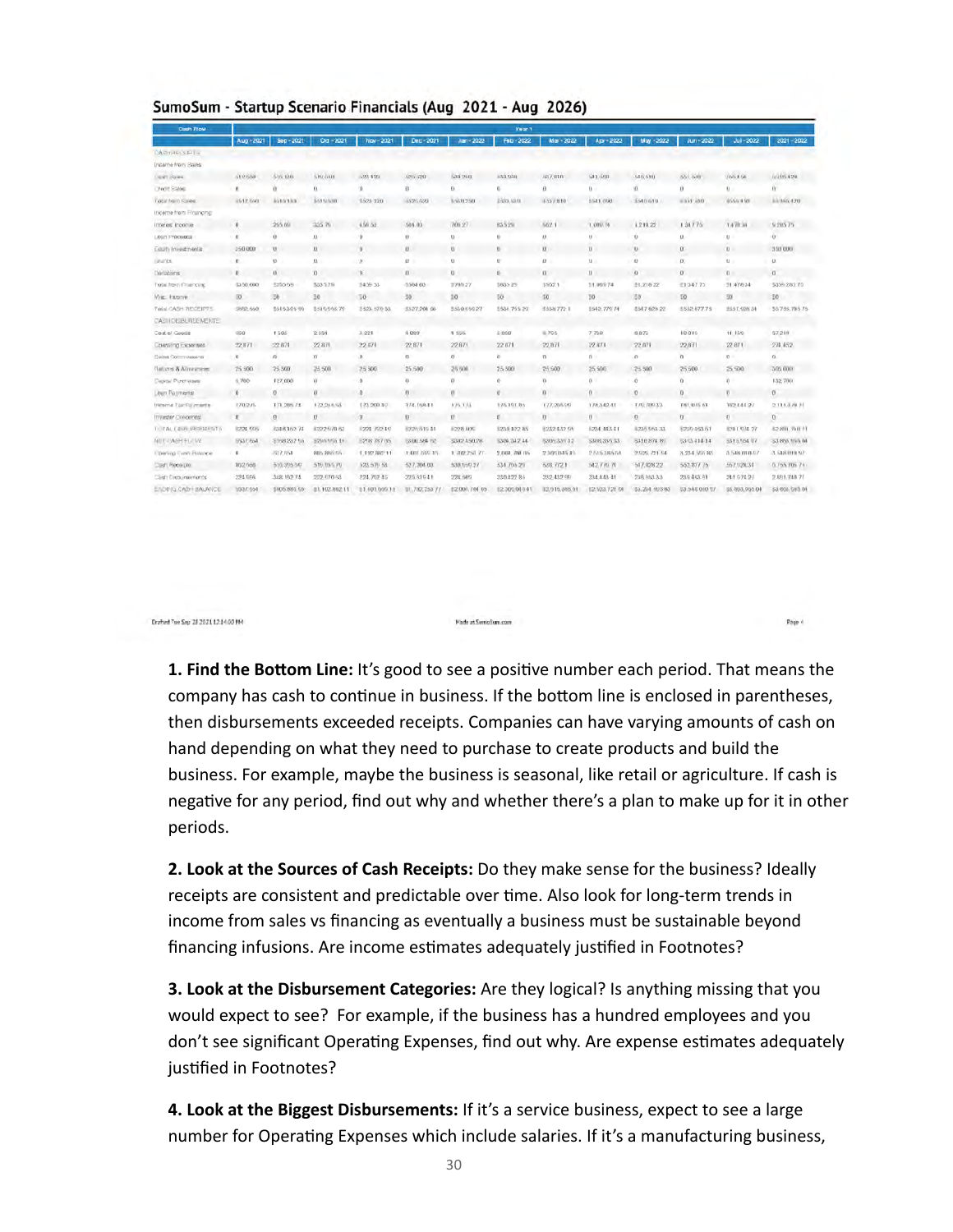COGS might be a significant number. On the other hand, what if you know the company has only three employees but the operating expenses are extremely high? Is someone being overpaid? Or what if you see high interest expenses? Question why the company is borrowing money, from whom, and whether they're paying a reasonable rate. Are expense estimates adequately justified in Footnotes?

**5. Consider Cash Management:** Companies don't necessarily want to have continually growing cash on hand as profits can be reinvested or shared as Dividends. If a company is scaling, look to see what it's doing with its cash by looking at Disbursement categories.

**6. Question Relationships Between Numbers:** Look for relationships between numbers that should logically exist. For example, do costs track with trends in sales? Do facilies track with staffing?

 **7. Read the Footnotes:** Financial forecasts are typically made to paint a rosy picture. The key to reading financials is reading the footnotes to determine whether the assumptions behind projections are reasonable.

### Cash Flow Statement Definitions

To understand Cash Flow line items, see the definitions below:

#### **CASH RECEIPTS**

#### **Income from Sales**

 **Cash Sales:** Revenue received for sales during each period.

 **Credit Sales:** Revenue received for credit sales from prior periods.

 **Total from Sales:** Cash Sales + Credit Sales

#### **Income from Financing**

 **Interest Income:** Interest earned from cash reserves held in interest-bearing accounts.

 **Loan Proceeds:** Financial resources contributed by banks and other lenders.

 **Equity Investments:** Financial resources contributed by investors.

**Grants:** Financial resources given to a nonprofit typically by a foundation, corporation or government agency seeking to fund a specific type of program.

**Donations:** Financial resources given to a nonprofit typically by individuals, companies and trusts.

 **Total from Financing:**  $II + LP + EI + G + D$ .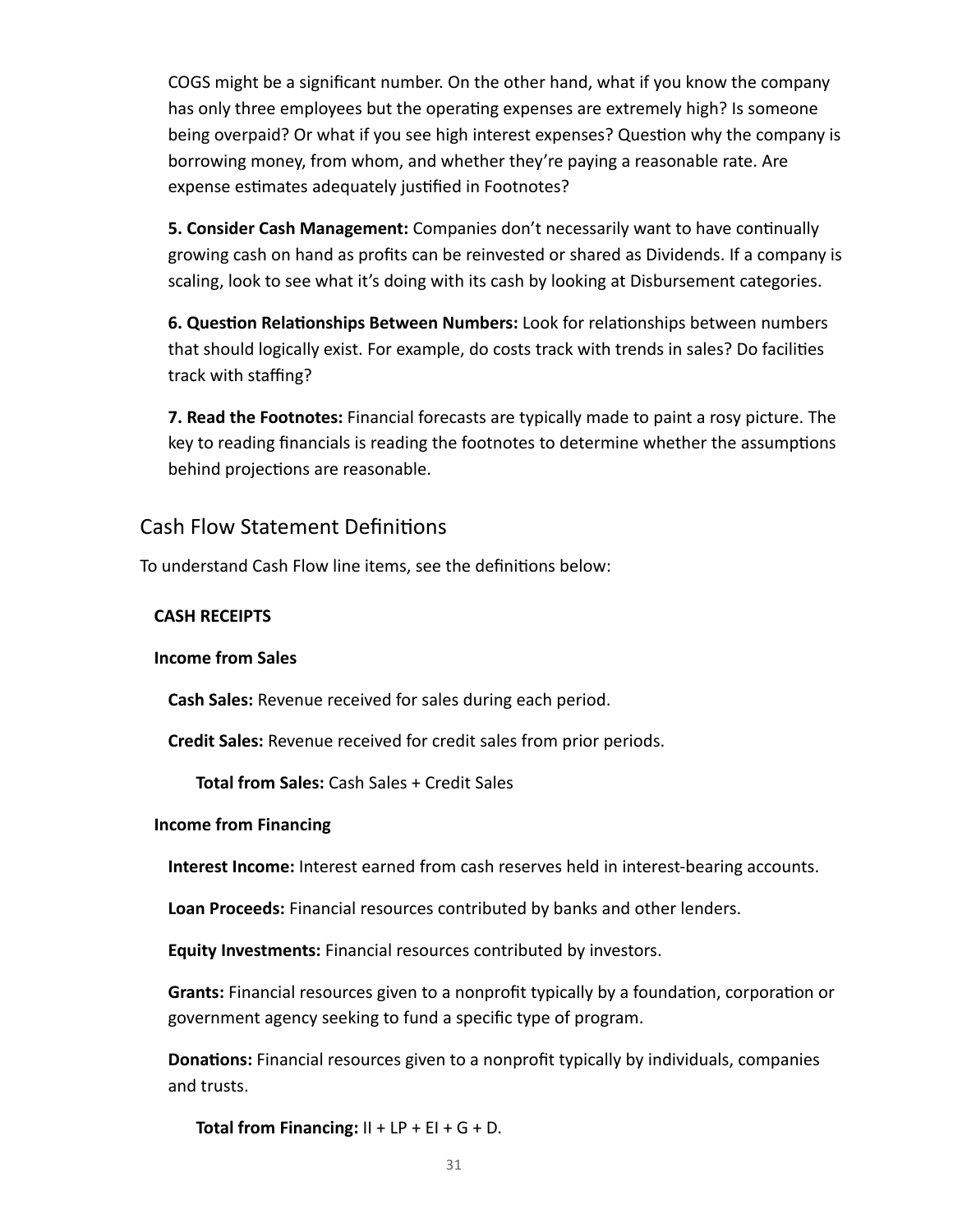**Misc. Income:** Other income including sales of Assets at the end of useful term.

 **TOTAL CASH RECEIPTS:** TS + TF + MI.

#### **CASH DISBURSEMENTS**

 **Costs of Goods:** Cost of Goods Sold ("COGS") is the "direct costs" or amount of money required to make a product.

**Operating Expenses:** Costs incurred to keep a business running. These are defined in Income Statement Expenses that include Salaries & Wages, Employee Benefits, Payroll Taxes, Owner's Draw, Professional Services, Marketing, Rent/Lease, Property Fees, Equipment, Maintenance, Depreciation & Amortization, Insurance, Telephone / Data Services, Utilities, Office Supplies, Postage & Shipping, Travel, Entertainment, Other Expenses and Loan Interest.

**Sales Commissions:** A percentage of sales that a sales representative earns on sales.

**Returns & Allowances:** A percentage of sales from returned items, theft and other losses.

 **Fixed Assets:** Large purchase items (at least \$5,000USD each) that have a useful life of more than one year. The Income Statement spreads the costs for these items' useful lives in the "Depreciation & Amortization" line. The Balance Sheet includes these items under a "Fixed Assets" category that includes Land, Facilities, Equipment, Computers and Telecommunications.

 **Intangible Assets:** Intangible intellectual property assets including patents, trademarks, copyrights, goodwill, brand reputation and client lists. The Income Statement spreads the costs for these items' useful lives in the "Depreciation & Amortization" line. The Balance Sheet includes these items under an "Intangible Assets" category.

 **Loan Payments:** Loan principal and interest payments.

 **Income Tax Payments:** Government taxes paid during each period.

 **Investor Dividends:** Payments a company makes to share profits with its stockholders, generally once a year.

 **TOTAL DISBURSEMENTS:** COGS + OE + SC + R&A + FA + IA + LP + IT + ID.

#### **NET CASH FLOW**

 **Opening Cash Balance:** Cash on hand at the beginning of each period.

 **Cash Receipts:** Noted above.

 **(Cash Disbursements):** Noted above.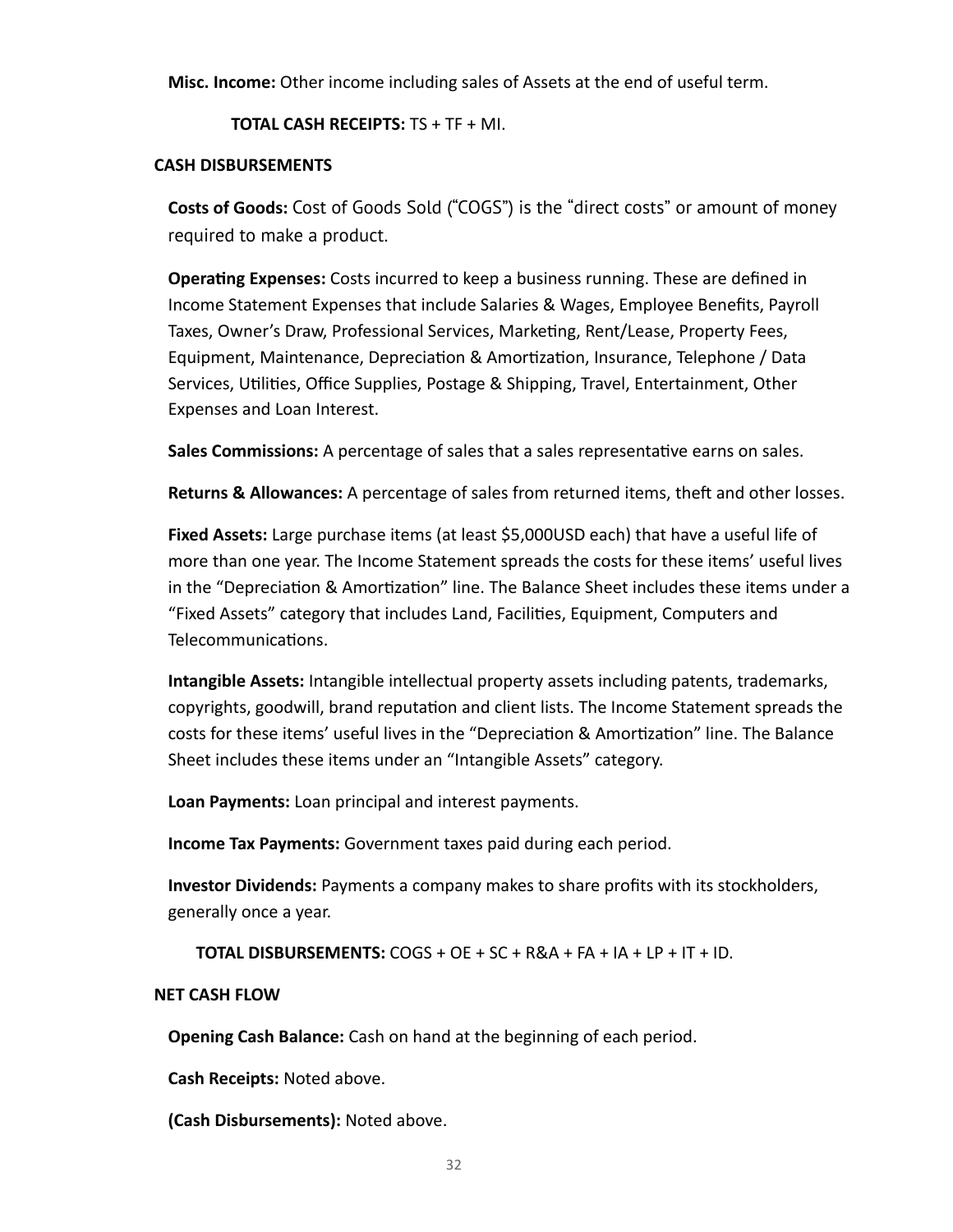### Tips on Reading a Balance Sheet

A Balance Sheet is a financial statement that reports a company's assets, liabilities, and shareholder equity at a specific point in time. The formula is simple: Assets = Liabilities + Net Worth.

SumoSum - Startup Scenario Financials (Aug 2021 - Aug 2026)

| <b>Balance Sheet</b>                  |                 |                 | Year 1                  |                  | Year <sub>2</sub>   | Year 3           | Year-4          | Year 5           |                         |
|---------------------------------------|-----------------|-----------------|-------------------------|------------------|---------------------|------------------|-----------------|------------------|-------------------------|
|                                       | $Q1 - 2021$     | $02 - 3021$     | 03-2022                 | 04-2022          | $2021 - 2022$       | 2022 - 2023      | 2023 - 2024     | 2024-2025        | 2025 - 2025             |
| <b>ACCETS</b>                         |                 |                 |                         |                  |                     |                  |                 |                  |                         |
| <b>Eurrers Assets</b>                 |                 |                 |                         |                  |                     |                  |                 |                  |                         |
| <b>Card</b> <sup>1</sup>              | 110288211       | 2.004.704.05    | 2.923.721.94            | 3 863 955 04     | 3 853 555 84        | 7.853 779 23     | 12 210 883 94   | 16:935.723.81    | 22.051.247.41           |
| Accounts (Jece village)               | ū               | n               | O.                      | Ü.               | $\ddot{\mathbf{0}}$ | ū.               | B.              | i0               | $\mathbf{0}$            |
| Total Lumers Assets                   | 11 102 882 11   | 32.004.704.05   | 32 923 721 94           | 53 863, 955 04   | EQ (RAS SP2) D4     | 17 853 779 23    | 512.210.033.94  | 116 93 5 7 23 81 | 522 031 247 81          |
| Tweet Assets                          |                 |                 |                         |                  |                     |                  |                 |                  |                         |
| Lung                                  | ū               | W.              | m.                      | o.               | $\mathbf{0}$        | n.               | n.              | a.               | $\Omega$                |
| <b>TVC-TVS</b>                        | ũ.              | n               | D.                      | o                | $\ddot{\mathbf{0}}$ | D.               | ū               | a                | ū                       |
| Equprem                               | 205             | 270             | 256                     | 940              | 240                 | 180              | 120             | 60               | $\Omega$                |
| Computers                             | 5085            | $+370$          | 4,765                   | 4.440            | 4,440               | 3.500            | 2790            | 1,850            | n.                      |
| Tweetermunications:                   | 1,500           | 3,000           | 1/00                    | 3, 600.          | 1,000               | 4,200            | (a)             | 400              | W.                      |
| Intercisie Assets                     | isi.            | GT.             | äù.                     | iii)             | 10                  | 30               | 40              | $20 -$           | $\overline{\mathbf{u}}$ |
| a em Depreciano & Americanona         | <b>A 4581V)</b> | 5.5lin          | $-296$                  | 0.9kg            | 24,023,33           | 25:340           | 29340.          | 26360            | 25:40.                  |
| TWAI FIXED ASSIST                     | 8126115         | <b>LISO GAL</b> | 1112.945                | Alus val         | 3105 560            | \$80,099         | <b>DOM IN</b>   | 277.340          | 10                      |
| T/TALA/SETS                           | 11:228 99733    | 19.124-234 Bar  | 33,030,000 SK           | ila ozirazionia  | 35,970,325.00       | \$7,933,799.23   | 139 254 343 94  | EDS 953, Bras BA | 122 031 24 / 11         |
| <b>MALITICS</b>                       |                 |                 |                         |                  |                     |                  |                 |                  |                         |
| Licenset Lightbles                    |                 |                 |                         |                  |                     |                  |                 |                  |                         |
| illhort-Tenm Troons Polymie           | $\Omega$        | ü.              | $\overline{\mathbf{H}}$ | ü                | $\Omega$            | ŭ                | ü               | $\mathbf{u}$     | $\overline{\mathbf{u}}$ |
| <b>Internet Learner Liste</b>         | 172.235 (a)     | 376,476         | 178342.41               | 110.44421        | 182114.27           | 150.885.01       | PEGA79 87       | 23152734         | 248.520.22              |
| To experience Presence in             | а               | n.              | ö                       | D.               | B                   | $\overline{u}$   | $\mathbf{u}$    | a                | $\mathbf{R}$            |
| Total Licensen Luxbankee              | F172.235.00     | 0.75.175        | 117834241               | E182,444.27      | 3182.444.27         | 5198.685.01      | #210.479.07     | 5231,527-35      | 1248.620.2              |
| L'OPEPTI DETO ASSISTANTE              |                 |                 |                         |                  |                     |                  |                 |                  |                         |
| Leng-Term Mobile Pannice              | а               | 0               | ò.                      | ū.               | $\mathbf{n}$        | ú.               | ù.              | $\Omega$         | $\mathbf{B}$            |
| The at-Langi-Them Ludwigow            | m               | iù.             | 541                     | <b>In</b>        | 50                  | <b>JAX</b>       | la              | U.               | 10                      |
| LOW UNKINES                           | \$172,235.00    | 13.75.175       | 117834241               | 3182,444.27      | 3182444.27          | $-0.190$ 65 6 65 | 871047937       | 231,527.30       | 1200.620.07             |
| 2448 Scratts)                         |                 |                 |                         |                  |                     |                  |                 |                  |                         |
| Parent Capital                        | 350,000         | 356,000         | 350,000                 | 350,000          | 350,000             | 350,000          | 350,000         | 350,000          | 350,000                 |
| Helened Eeroops                       | 709 751 48      | 1.585.051.05    | $2.508, 3.24$ 53        | $0.437,880$ $77$ | 3,437,886 77        | 7.384.914 17     | 11.698,534.56   | 15:381.13545     | 21.432.718.19           |
| Total Net Yardh                       | E1 055.751.40   | 21.549.051.06   | 22 858 324 53           | 33, 707, 660, 77 | 33, 707, 800 77     | 17.734.914 17    | 512.04.0.934.56 | 115701.13545     | 321.782.718.19          |
| <b>LITAL LIABILITIES (NILL WORTH)</b> | ET.228.55/71    | 32.124.234.05   | \$3,035,000.54          | 33 970 325 04    | 53.978325.04        | \$7,933,719.23   | 512.254.313.54  | #15.953.0/33.81  | 222 031 24 / 81         |

Staffed Tue Sep 28 2021 12:1400 PM

**1. Find the Next-To Bottom Line:** It's good to see a positive Total Net Worth number each period. That means the company is becoming more valuable.

Page II

Made at SumoSum.com

**2. Look at Asset Categories:** Do they make sense for the business? Does the proportion of Current Assets (cash generation) make sense in light of the Fixed Assets (investments to =make products)? Are Asset estimates adequately justified in Footnotes?

**3. Look at Fixed Asset Categories:** Are they logical and in proportion to the business? Is anything missing that you would expect to see? Are Fixed Assets adequately jusfied in Footnotes?

 **4. Look at Liabilies Categories:** Does the amount of debt (notes payable) make sense in relation to Current Assets (cash coming in)? Question why the company is borrowing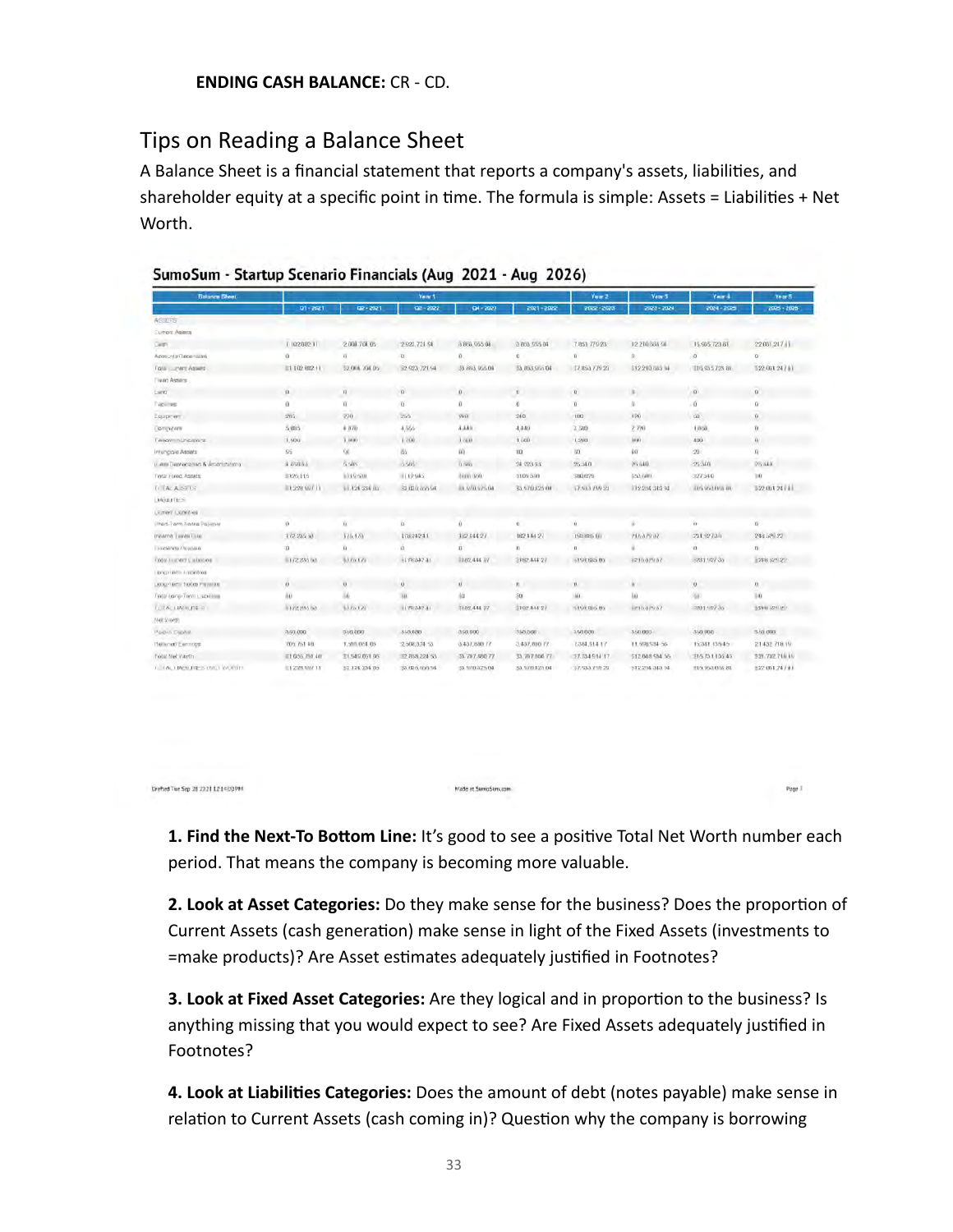money, from whom, and whether they're paying a reasonable rate. Are Loans adequately jusfied in Footnotes?

 **5. Compare "Year-Over-Year" Trends:** Balance Sheets usually have separate columns showing figures for multiple years. Do growth trends make sense?

 **7. Read the Footnotes:** Financial forecasts are typically made to paint a rosy picture. The key to reading financials is reading the footnotes to determine whether the assumptions behind projections are reasonable.

#### **Balance Sheet Definitions**

To understand Balance Sheet line items, see the definitions below:

#### **ASSETS**

#### **Current Assets**

 **Cash:** Money such as currency held by a business.

 **Accounts Receivable:** Money owed to a business by customers for products or services.

 **Total Current Assets:** C + AR.

#### **Fixed Assets**

 **Land:** Real estate ownership. Land is a non-depreciable asset.

Facilities: Typically office buildings, factories and warehouses. Facilities are depreciable.

 **Equipment:** Typically machinery, furniture, fixers, vehicles, electronic devices and other large purchases (over \$5,000USD).

**Computers:** Traditionally included in Equipment but now often broken out into a separate category for large purchases (over \$5,000USD).

**Telecommunications:** Traditionally included for telephone switching gear as large purchases (over \$5,000USD).

**(Less Depreciation):** Depreciation spreads the cost of the asset over the life of the asset's useful life.

 **Total Fixed Assets:** L + F + E + C + T - A.

#### **Intangible Assets**

 **Intangible Assets:** Intellectual property including patents, trademarks, copyrights, goodwill, brand recognition (trade names and website domains) and client lists.